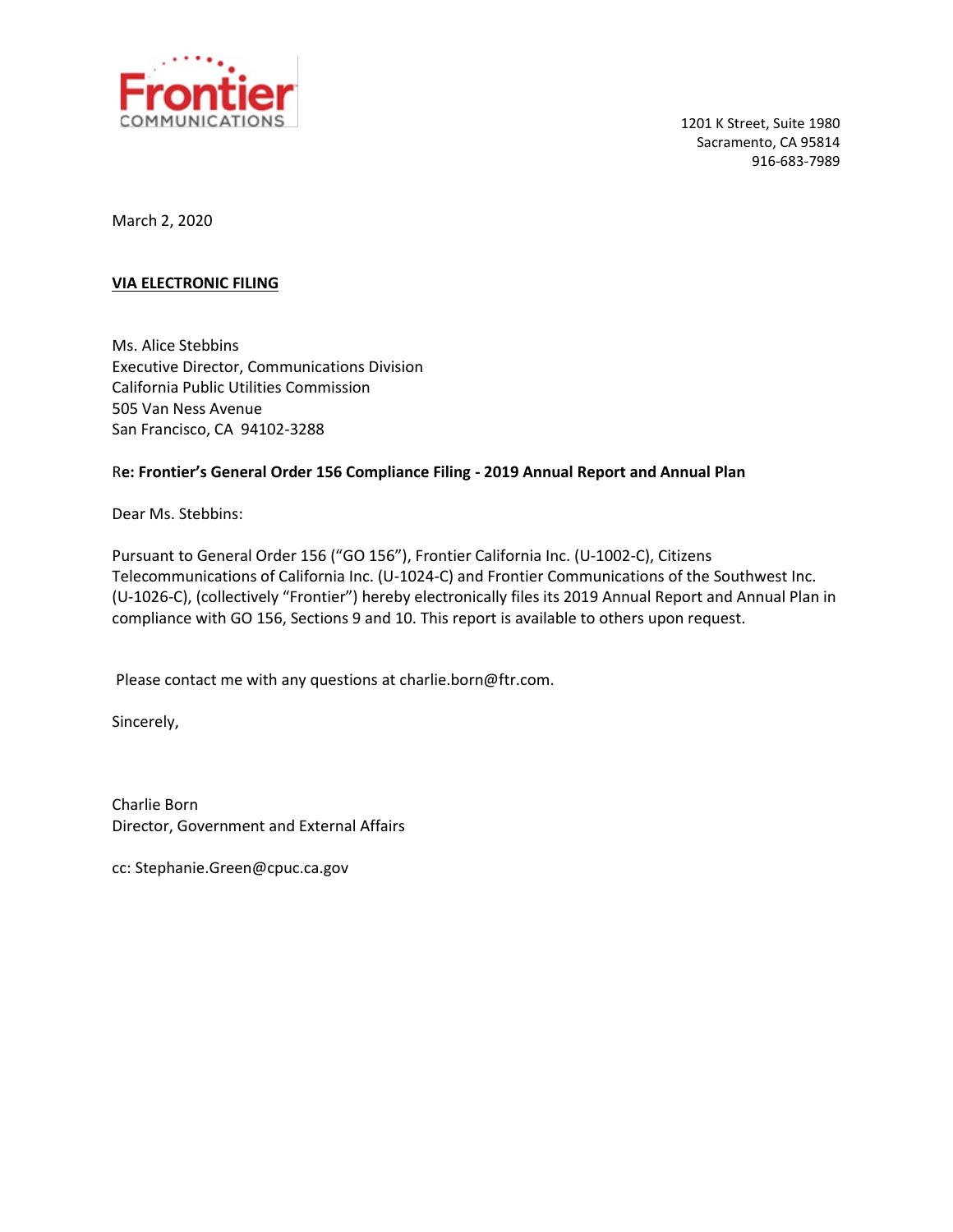

# **2019 ANNUAL REPORT AND ANNUAL PLAN**

# **WOMEN, MINORITY, DISABLED VETERAN, AND LGBT OWNED BUSINESS ENTERPRISES**

# **California Public Utilities Commission March 2, 2020**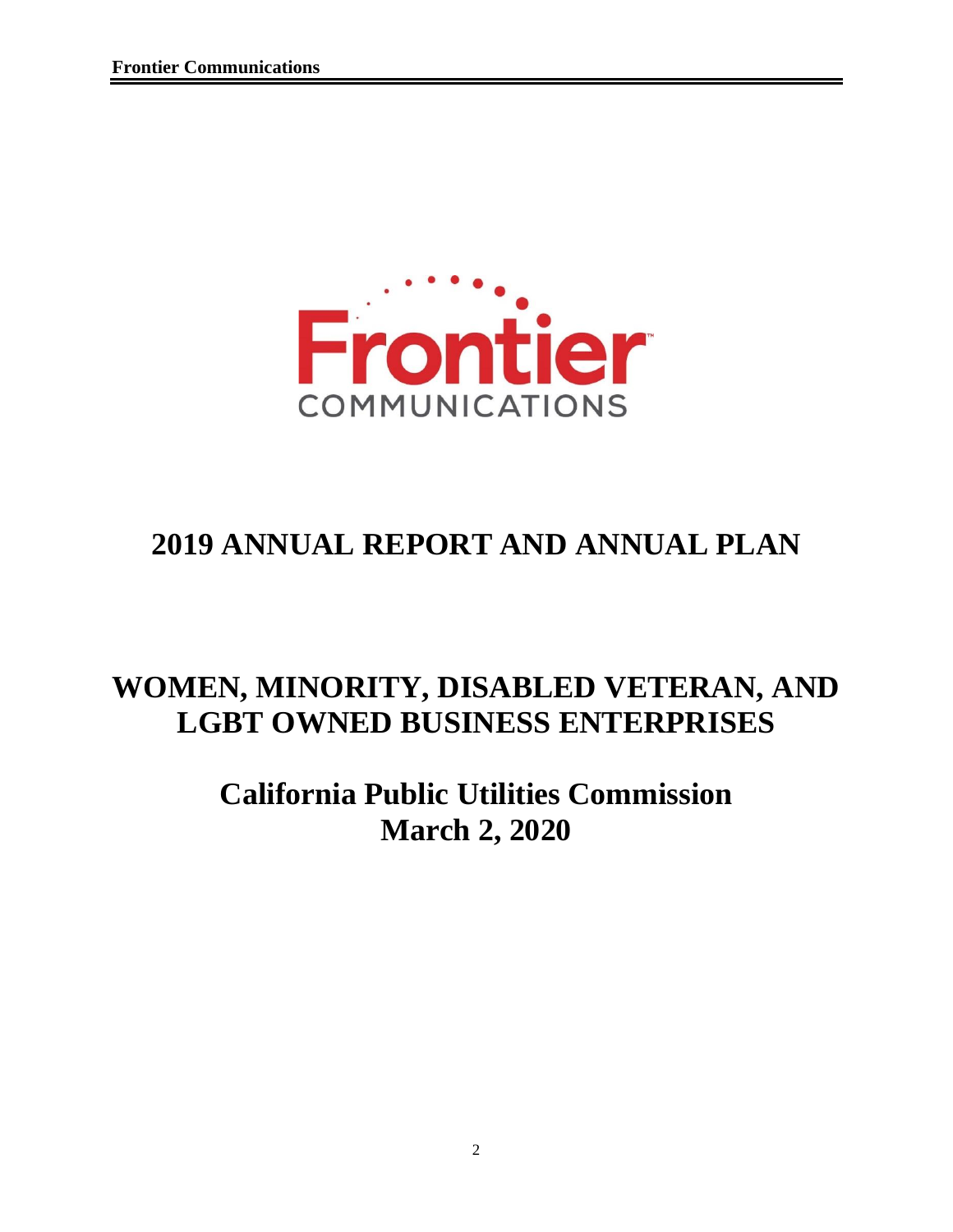

## 2019 ANNUAL REPORT AND ANNUAL PLAN

### **TABLE OF CONTENTS**

| <b>Section</b> | <b>Description</b>                                                                   | Page |
|----------------|--------------------------------------------------------------------------------------|------|
|                | <b>INTRODUCTION</b>                                                                  | 4    |
| 9.0            | <b>2019 ANNUAL REPORT</b>                                                            |      |
| 9.1.1          | Description of WMDVLGBTBE Program Activities During the Previous Calendar Year       | 5    |
| 9.1.2          | <b>WMDVLGBTBE Annual Results by Ethnicity</b>                                        | 8    |
| 9.1.2          | WMDVLGBTBE Direct Procurement by Product and Service Categories                      | 9    |
| 9.1.2          | WMDVLGBTBE Subcontractor Procurement by Product and Service Categories               | 10   |
| 9.1.2          | <b>WMDVLGBTBE Procurement by Standard Industrial Categories</b>                      | 11   |
| 9.1.2          | Number of WMDVLGBTBE Suppliers and Revenue Reported to the Clearinghouse             | 12   |
| 9.1.2          | Description of WMDVLGBTBE Suppliers with California Majority Workforce               | 12   |
| 9.1.3          | <b>WMDVLGBTBE Program Expenses</b>                                                   | 13   |
| 9.1.4          | Description of Progress in Meeting or Exceeding Set Goals                            | 14   |
| 9.1.4          | <b>WMDVLGBTBE Results and Goals</b>                                                  | 14   |
| 9.1.5          | Description of Prime Contractor Utilization of WMDVLGBTBE Subcontractors             | 16   |
| 9.1.5          | Summary of Prime Contractor Utilization of WMDVLGBTBE Subcontractors                 | 16   |
| 9.1.6          | A List of WMDVLGBTBE Complaints Received and Current Status                          | 17   |
| 9.1.7          | Description of Efforts to Recruit WMDVLGBTBE Suppliers in Low Utilization Categories | 17   |
| 9.1.11         | <b>WMDVLGBTBE Fuel Procurement</b>                                                   | 17   |
| <b>10.0</b>    | 2020 ANNUAL PLAN                                                                     |      |
| 10.1.1         | WMDVLGBTBE Annual SHORT, MID, AND LONG-TERM Goals                                    | 17   |
| 10.1.2         | Description of WMDVLGBTBE Planned Program Activities for the Next Calendar Year      | 19   |
| 10.1.3         | Plans for Recruiting WMDVLGBTBE Suppliers in Low Utilization Areas                   | 20   |
| 10.1.4         | Plans for Recruiting WMDVLGBTBE Suppliers Where Unavailable                          | 20   |

| 10.1.5 | Plans for Encouraging Prime Contractors to Subcontract WMDVLGBTBE Suppliers | 21 |
|--------|-----------------------------------------------------------------------------|----|
| 10.1.6 | Plans for Complying with WMDVLGBTBE Program Guidelines                      |    |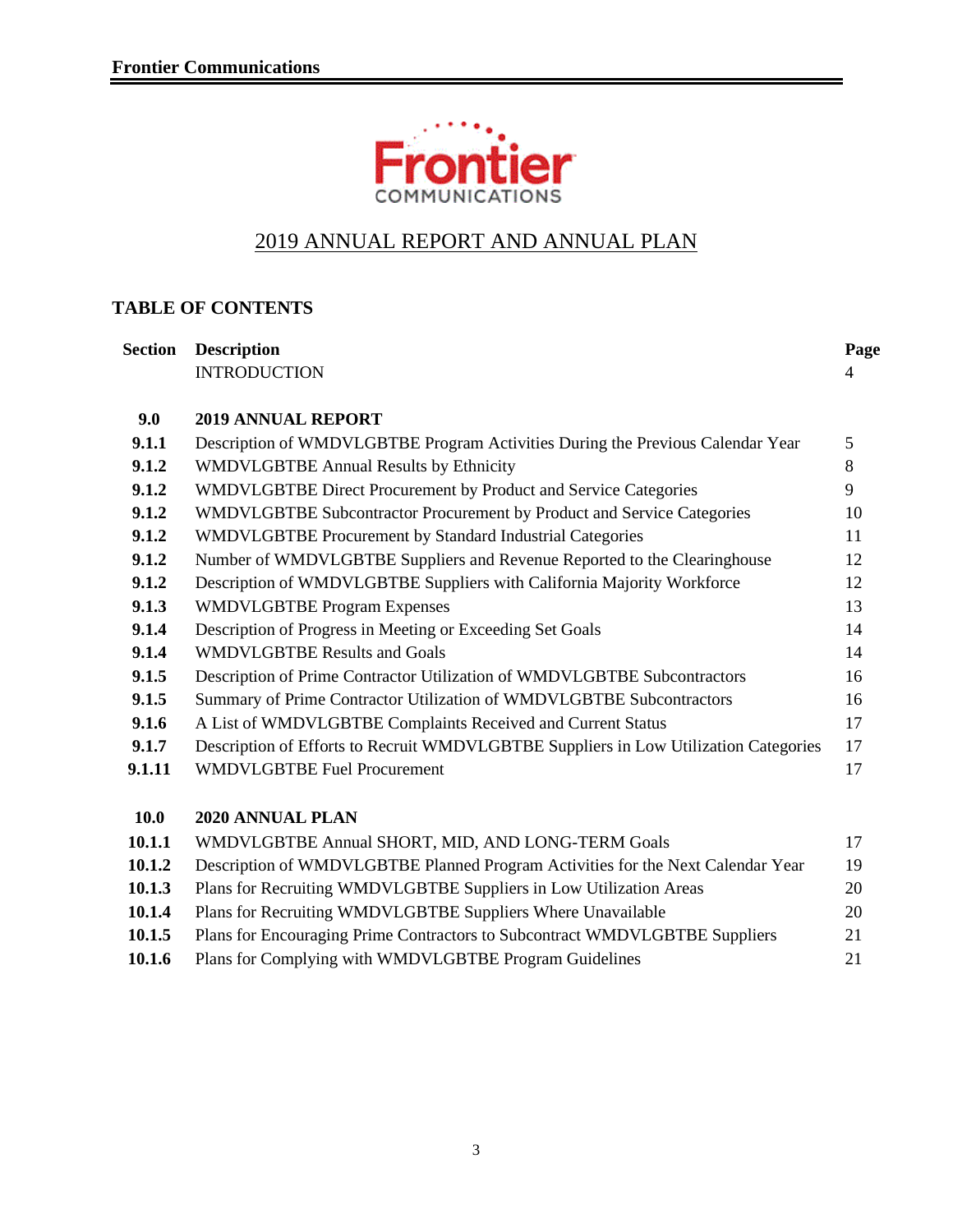#### **INTRODUCTION**

Frontier California Inc. (U-1002-C), Citizens Telecommunications of California Inc. (U-1024-C) and Frontier Communications of the Southwest Inc. (U-1026-C), (collectively "Frontier") submits this consolidated 2019 Annual Report and Annual Plan in compliance with General Order 156 ("GO 156") of the California Public Utilities Commission ("CPUC").

This report documents Frontier's supplier diversity activities and results for 2019, the fourth year since Frontier assumed operation of the landline operations of Verizon California Inc. as approved in D.15-12-005. As Frontier evolves it has made consistent progress in achieving GO 156 goals and supplier diversity commitments made in the acquisition, with \$1.8M in new spend with WMDVLGBTEs suppliers.

Frontier continues to make supplier diversity a priority with senior leadership and throughout the organization as a component of an overall corporate commitment to diversity and inclusion. This report describes Frontier's specific procurement practices, internal program activities, and significant partnerships with external organizations that are driving Frontier's continued improvement in achieving GO 156 goals. Frontier's total 2019 spend with minority business enterprises ("MBE") and women business enterprises ("WBE") continues to exceed the GO 156 goals. Frontier has developed targeted initiatives designed to increase procurement opportunities for disabled veteran business enterprises ("DVBE") and lesbian, gay, bisexual and transgender ("LGBT") business enterprises with collaborations targeted at developing relationship for future initiatives.

Frontier actively seeks procurement opportunities for WMDVLGBTBEs to increase their capacity and grow our supplier diversity program. However, we are sometimes impacted by changes in structure, ownership and certification of WMDVLGBTBEs. Supplier diversity is a journey not a destination. At Frontier, we realize that supplier diversity requires a focused commitment for continued improvement and Frontier is committed to providing access, growth and development opportunities for WMDVLGBTEs. Annually, we forecast opportunities for WMDVLGBTBEs and as those evolve and change direction throughout the year based on the needs of the business, we strive to reflect the community we serve throughout our supply chain.

Frontier is committed to continuous improvement in its supplier diversity program, including significant initiatives for 2019 described in this report, aimed at achieving results to meet or exceed GO 156 goals in all categories.

Frontier discusses each topic required in this report in Sections 9.1.1 through 9.1.11.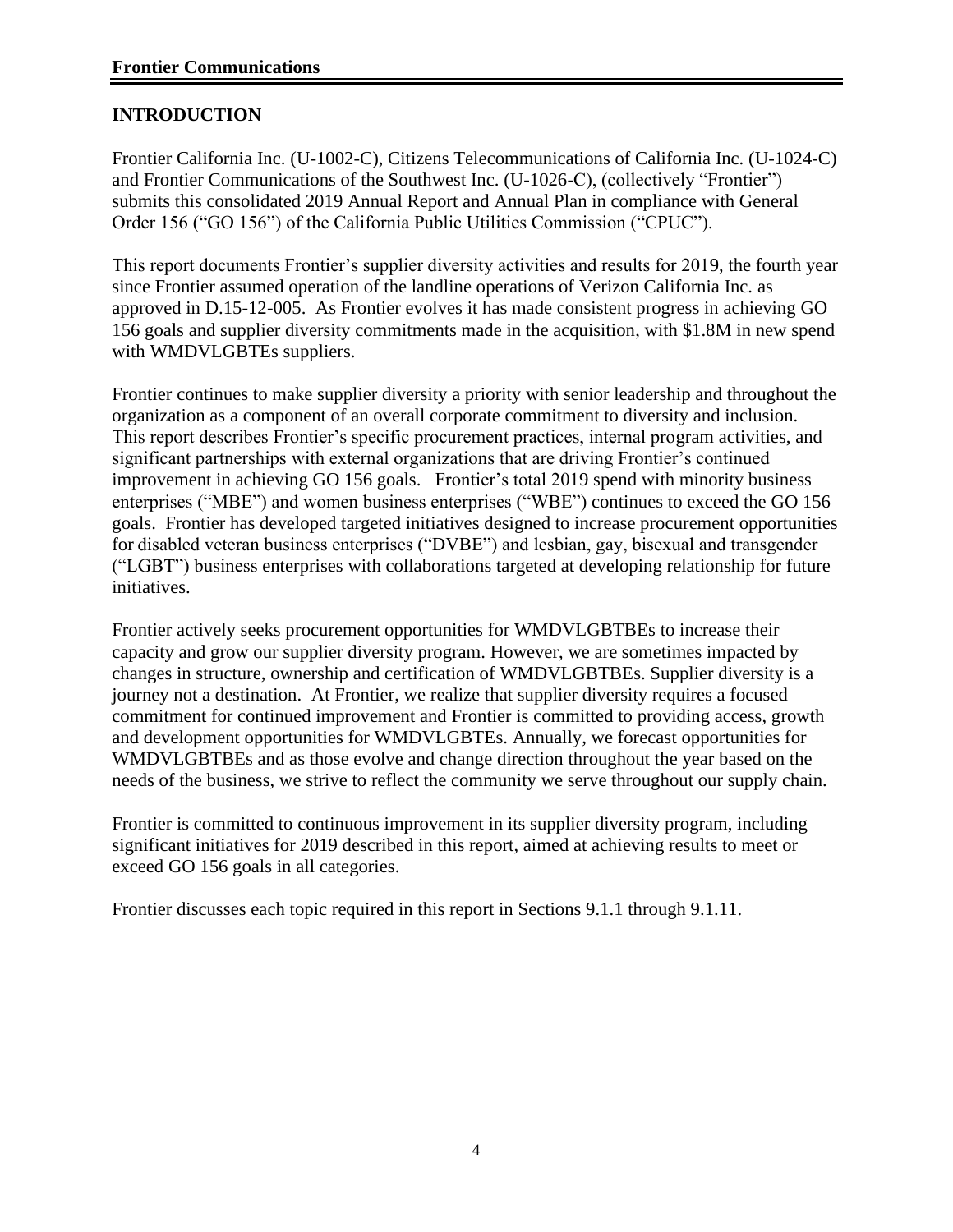#### **9.0 2019 ANNUAL REPORT**

| <b>Frontier Communications</b>                                                 | 2019 | G.O. #156 Sec. 9.1.1 |  |  |  |  |
|--------------------------------------------------------------------------------|------|----------------------|--|--|--|--|
| Description of WMDVLGBTBE Program Activities During the Previous Calendar Year |      |                      |  |  |  |  |

Frontier is committed to increasing year over year spend with diverse suppliers. In 2019, Frontier continued to focus on total spend improvement to meet its women, minority, disabled veteran, and lesbian, gay, bisexual and transgender business enterprise ("WMDVLGBTBE") goals. Frontier continues to take a holistic approach to Supplier Diversity offering suppliers mentoring, follow ups and guidance in approach. Including diverse suppliers in our sourcing process allows us to provide unsurpassed value to our customers by helping increase the number and types of quality products and services Frontier offers.

#### **INTERNAL PROGRAM ACTIVITIES**

Below are some of the highlights from 2019:

- Frontier continued its commitment to supplier diversity by communicating the importance of and how to include diverse suppliers in the sourcing process to California employees with operations and purchasing responsibilities. Frontier's senior leadership issued multiple communications outlining the importance of and our commitment to supplier diversity.
- Frontier's strategic sourcing team continues to renegotiate grandfathered service agreements in the category of construction and outside plant maintenance to provide additional access for California WMDVLGBTBEs.
- Frontier is evolving and makes significant investments in technology to improve our ability to register and monitor suppliers in our online strategic sourcing portal.
- The Frontier sourcing team performs quarterly reviews encompassing detailed evaluation of spend to identify goods and services to ensure that we are focused on areas where we can make the most impact within our Supply Chain.
- Frontier continues to review group and individual diverse spending goals in order to drive focused utilization of diverse suppliers.
- Frontier reviewed detailed spend analytics that categorize vendors and spend, and allows users to identify top areas of opportunity. We have built out a robust calendar of sourcing opportunities that is reviewed at least quarterly by program leadership to ensure diverse suppliers are included in spend opportunities.
- Frontier effectively negotiated the retention of our largest Hispanic supply who in 2019 decided to move towards retirement and reduce the work with Frontier and other CPUC based utilities effectively reducing our MBE spend.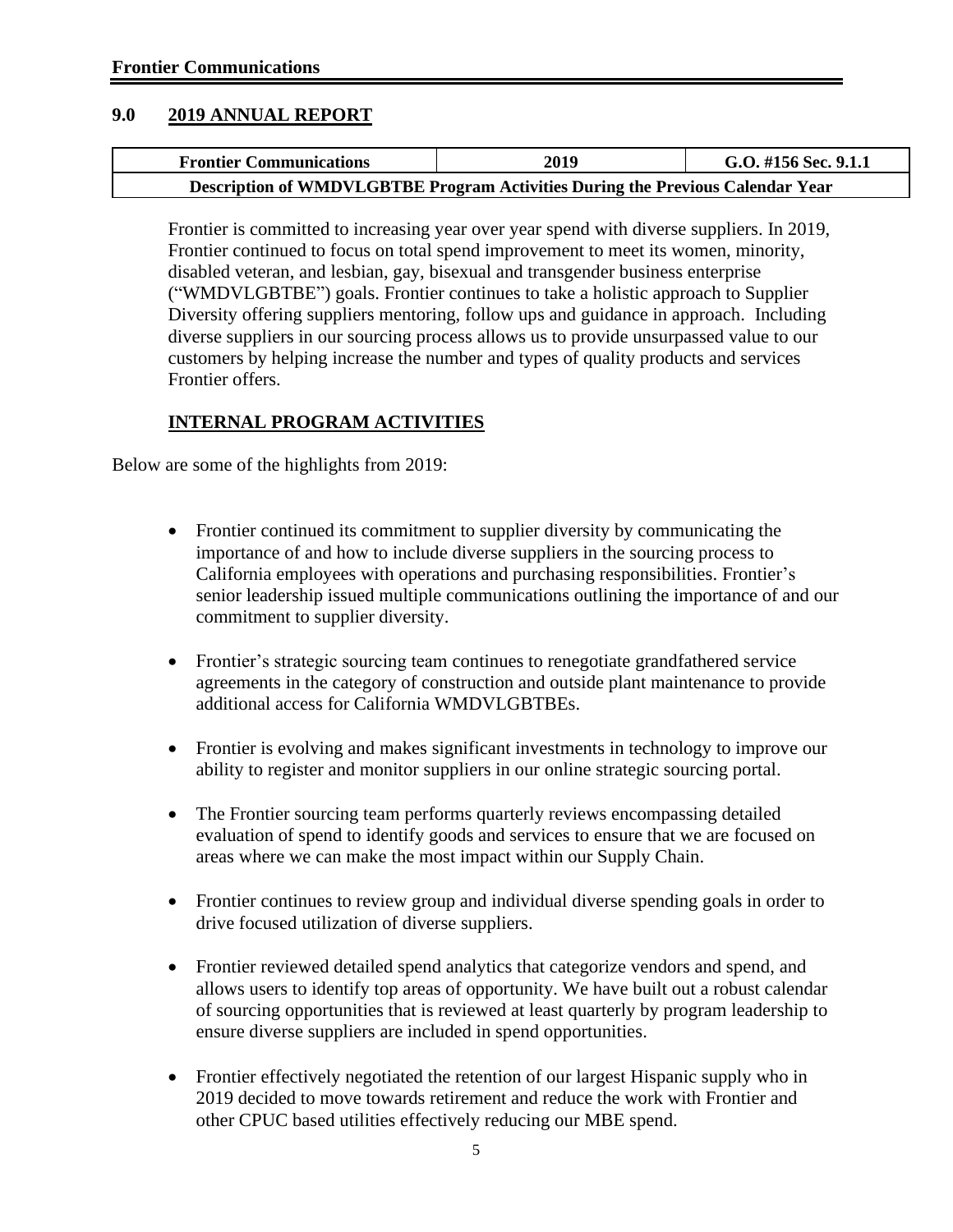#### **EXTERNAL PROGRAM ACTIVITIES**

- In 2019, Frontier hosted supplier sessions in collaboration with California American Water, SDGE, and the California Water Association with LGBTE Suppliers in Construction. These collaborations offer suppliers who are most often small businesses an opportunity to connect with multiple utilities seeking similar supply partners. The sessions matched Frontier prime suppliers with pre-vetted MWDVLGBTBE suppliers recommended for participation by local chambers and community-based organizations. The sessions included discussions of prime contractor requirements and contracting opportunities for MWDVLGBTBE suppliers.
- Frontier continued to encourage its prime suppliers to include WMDVLGBTBEs in their subcontracting activities and report on their results. We encouraged our vendors to report Tier 2 spend on a quarterly basis. The implementation of technology has dramatically increased our visibility and control over the program.
- In 2019 Frontier was a member of the Advisory Council for the following organizations:
	- o American Indian Chamber of Commerce
	- o The Asian Business Association
	- o The Latin Business Association
- Frontier also collaborated with So Cal Gas for the "Utilities based Summit for Disabled Veterans" at their Downey Campus. Frontier led the "Ready or Not on the Spot pitch where we had over 20 Suppliers pitch their business to the 30 plus corporations and utilities who participated in the Summit.

The following are some of the matchmaking sessions and events Frontier sponsored or participated in across the state.

- Frontier partnered with the Asian Business Association Los Angeles on its "Women" Business Pioneers Symposium" designed to celebrate the achievements of Asian American women, and to provide an opportunity to learn from successful female businesswomen., Frontier's Director of Strategic Sourcing & Supplier Diversity represented Frontier at the matchmaking session.
- Frontier participated in the American Indian Chamber of Commerce of California's "Capacity Building Training Program" designed to provide American Indian business owners with practical information and training on starting new businesses, capacity building for existing businesses, and providing technical support for all business sizes once they receive procurement opportunities. For the third year, Frontier's sales directors provided mentorship to the youth at the 2019 Youth Expo.
- Frontier was the premier sponsor of the Black Business Association's 2019 Procurement Summit Series". The summit focuses on specific contracting opportunity areas and educated businesses on what is required to compete in these spaces and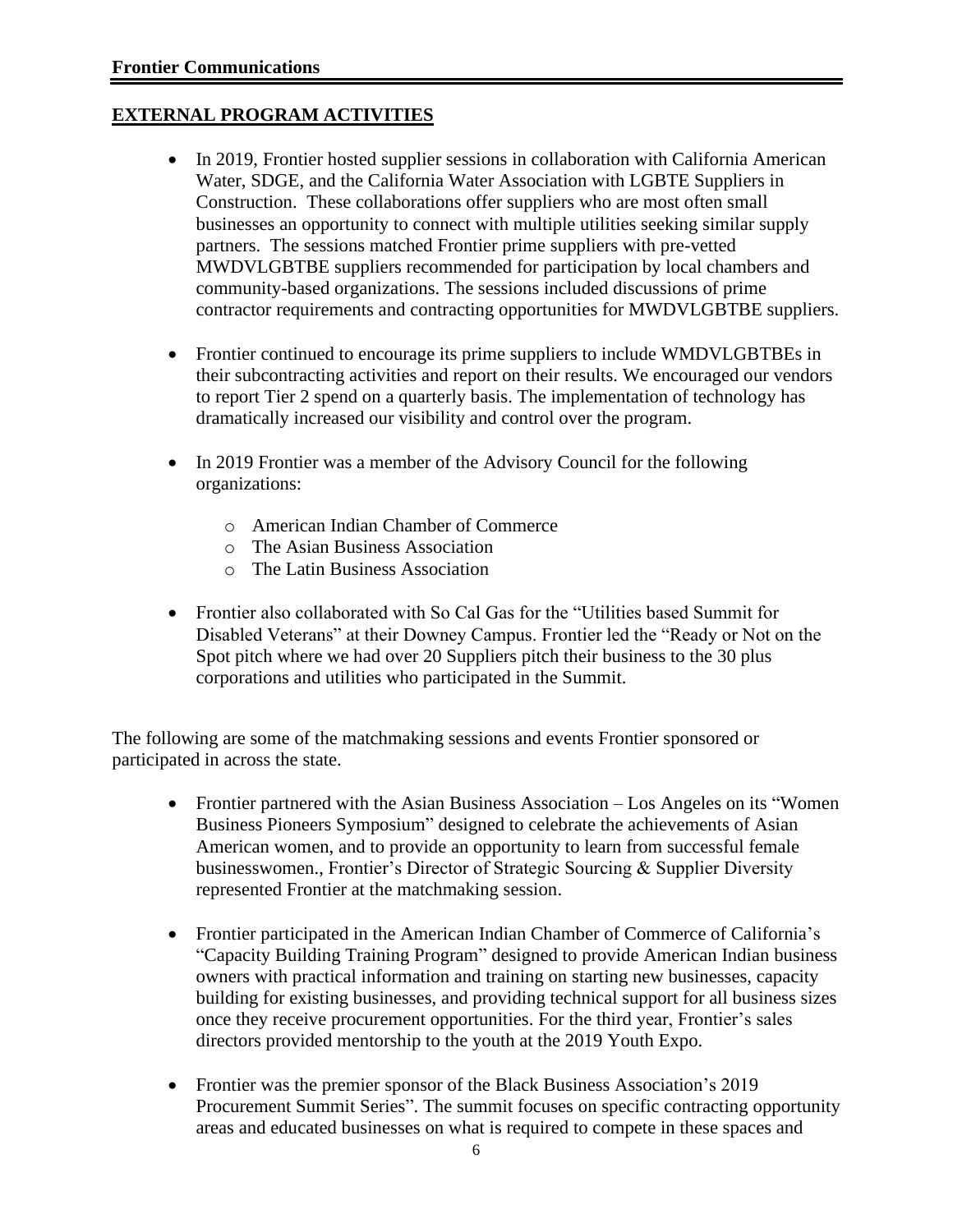match prepared, experienced diverse businesses with procurement and business line decision makers. Frontier's Director of Strategic Sourcing & Supplier Diversity represented Frontier at the matchmaking session and participated in the panel discussion. Frontier also supported the "Salute to Black Women" during the BBA's Celebration of Black History.

- Frontier sponsored the Filipino Small Business Expo in Citrus Heights with their Director of Supplier Diversity participating in a small business panel and matchmaking sessions
- Frontier partnered with the Greenlining Institute on its  $26<sup>th</sup>$  Annual Economic Summit. The summit brings together nearly 1,000 cross-sector leaders to collaborate on solutions to the most pressing issues facing communities of color.
- In 2019, Frontier partnered with the Latin Business Association ("LBA") on its "Supplier Diversity Procurement Boot Camp." The boot camp offers hands on training on the key elements of what it takes to develop and sustain a highperformance business.
- Frontier partnered with the National Asian American Coalition on its "16th Annual Economic Development & Empowerment Conference." The conference focused on small business innovations and growth challenges.
- Frontier participated in the Women of Excellence events hosted the WNBEC-West.
- Frontier attended and participated in the WGA-LGBT Expo and matchmaking in 2019
- Frontier partnered with Veterans in Business on its "4<sup>nd</sup> Annual National Convention." Over 300 veteran businesses, corporations, and government agencies were in attendance. This two-day conference featured motivational speakers, exhibitors, workshops and networking. Frontier was recognized as a leader and supporter of the Veterans in Business and presented the Bravo Zulu award to the 2019 awardee.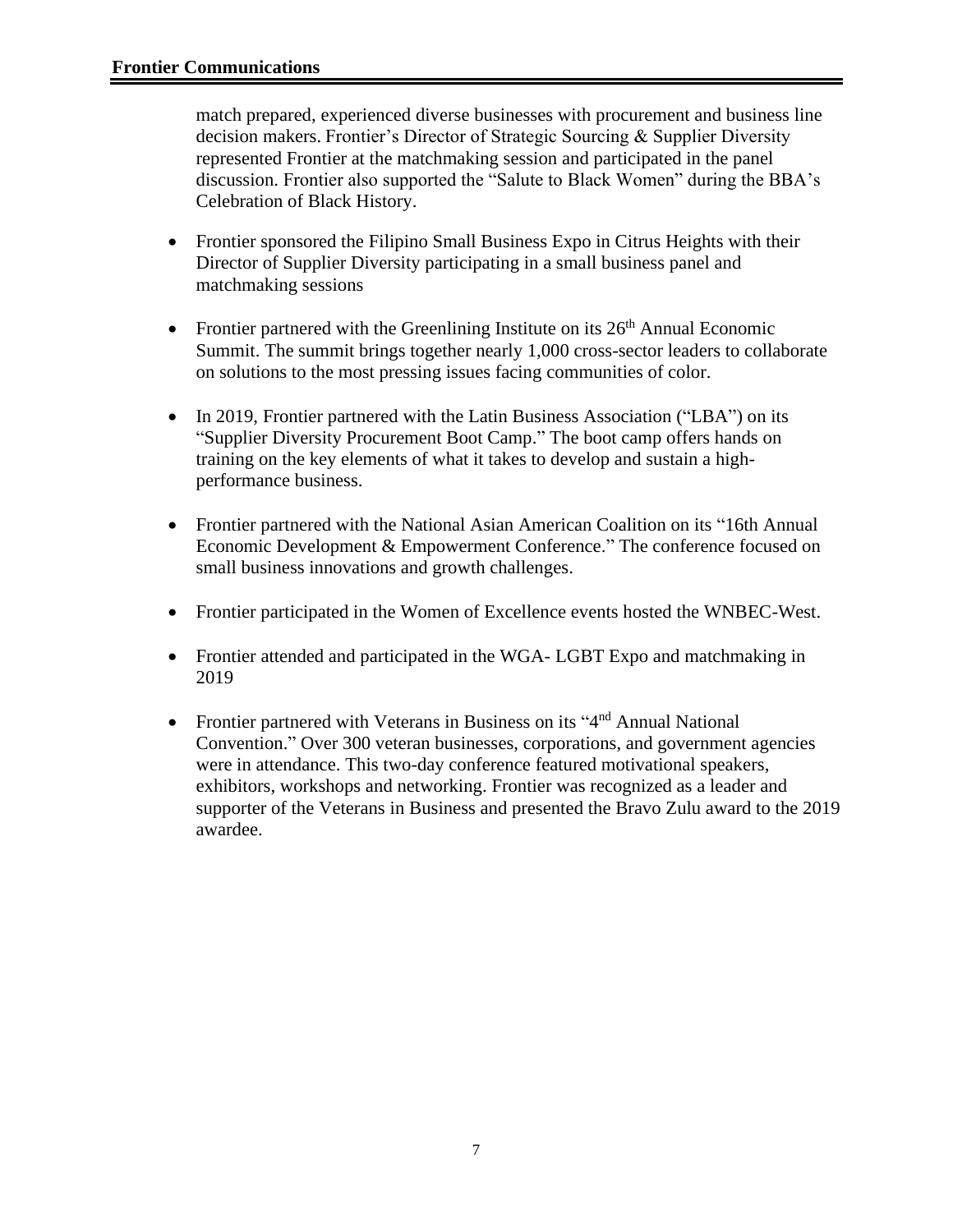## **9.1.2 WMDVLGBTBE Annual Results by Ethnicity**

|                         | Page 2<br><b>ATTACHMENT C</b> |                              |                                                                                                                                                                                      |                                               |                 |                      |        |  |  |
|-------------------------|-------------------------------|------------------------------|--------------------------------------------------------------------------------------------------------------------------------------------------------------------------------------|-----------------------------------------------|-----------------|----------------------|--------|--|--|
|                         | <b>Name of Utility</b>        |                              |                                                                                                                                                                                      | 2019 of Report                                |                 | G.O. #156 Sec. 9.1.2 |        |  |  |
|                         |                               |                              |                                                                                                                                                                                      | <b>WMDVLGBTBE Annual Results by Ethnicity</b> |                 |                      |        |  |  |
|                         |                               |                              |                                                                                                                                                                                      |                                               |                 |                      |        |  |  |
|                         |                               |                              |                                                                                                                                                                                      |                                               | 2018] of Report |                      |        |  |  |
|                         |                               |                              |                                                                                                                                                                                      | <b>Direct</b>                                 | Sub             | Total \$             | %      |  |  |
| $\mathbf{1}$            |                               | Asian Pacific American       |                                                                                                                                                                                      | \$2,723,818                                   | \$82,027        | \$2,805,845          | 1.39%  |  |  |
| $\overline{2}$          | <b>Minority</b>               | African American             |                                                                                                                                                                                      | \$374,224                                     | \$95,875        | \$470,099            | 0.19%  |  |  |
| $\overline{3}$          | <b>Male</b>                   | Hispanic American            |                                                                                                                                                                                      | \$15,949,885                                  | \$1,344         | \$15,951,229         | 8.13%  |  |  |
| $\overline{\mathbf{4}}$ |                               | Native American              |                                                                                                                                                                                      | \$0.00                                        | \$0             | \$0                  | 0.00%  |  |  |
| 5                       |                               | <b>Total Minority Male</b>   |                                                                                                                                                                                      | \$19,047,927                                  | \$179,246       | \$19,227,173         | 9.80%  |  |  |
| 6                       |                               | Asian Pacific American       |                                                                                                                                                                                      | \$117,809                                     | \$843,659       | \$961,468            | 0.50%  |  |  |
| $\overline{7}$          | <b>Minority</b>               | African American             |                                                                                                                                                                                      | \$0                                           | \$0             | \$0                  | 0.00%  |  |  |
| $\overline{8}$          | Female                        | Hispanic American            |                                                                                                                                                                                      | \$9,437,934                                   | \$3,487,942     | \$12,925,876         | 6.57%  |  |  |
| $\overline{9}$          |                               | Native American              |                                                                                                                                                                                      | \$1,817                                       | \$0             | \$1,817              | 0.00%  |  |  |
| 10                      |                               | <b>Total Minority Female</b> |                                                                                                                                                                                      | \$9,557,560                                   | \$4,331,601     | \$13,889,161         | 7.07%  |  |  |
|                         |                               |                              |                                                                                                                                                                                      |                                               |                 |                      |        |  |  |
| 11                      |                               |                              | <b>Total Minority Business Enterprise (MBE)</b>                                                                                                                                      | \$28,605,487                                  | \$4,510,847     | \$33,116,334         | 16.87% |  |  |
|                         |                               |                              |                                                                                                                                                                                      |                                               |                 |                      |        |  |  |
| 12                      |                               |                              | Women Business Enterprise (WBE)                                                                                                                                                      | \$26,518,527                                  | \$2,868,919     | \$29,387,446         | 14.98% |  |  |
|                         |                               |                              |                                                                                                                                                                                      |                                               |                 |                      |        |  |  |
|                         |                               |                              | Lesbian, Gay, Bisexual, Transgender                                                                                                                                                  | \$0                                           | \$0             | \$0                  | 0.00%  |  |  |
| 13                      |                               |                              | <b>Business Enterprise (LGBTBE)</b>                                                                                                                                                  |                                               |                 |                      |        |  |  |
|                         |                               |                              |                                                                                                                                                                                      |                                               |                 |                      |        |  |  |
|                         |                               |                              | <b>Disabled Veteran Business</b>                                                                                                                                                     |                                               |                 |                      |        |  |  |
| 14                      |                               | Enterprise (DVBE)            |                                                                                                                                                                                      | \$2,402,793                                   | \$817,321       | \$3,220,114          | 1.63%  |  |  |
|                         |                               |                              |                                                                                                                                                                                      |                                               |                 |                      |        |  |  |
| 15                      |                               | Other $8(a)^*$               |                                                                                                                                                                                      | \$0                                           | \$0             | \$0                  | 0.00%  |  |  |
|                         |                               |                              |                                                                                                                                                                                      |                                               |                 |                      |        |  |  |
| 16                      |                               | <b>TOTAL WMDVLGBTBE</b>      |                                                                                                                                                                                      | \$57,526,807                                  | \$8,197,087     | \$65,723,894         | 33.47% |  |  |
|                         |                               |                              |                                                                                                                                                                                      |                                               |                 |                      |        |  |  |
|                         | 17 Net Procurement**          |                              | \$<br>196, 109, 399                                                                                                                                                                  |                                               |                 |                      |        |  |  |
|                         |                               |                              |                                                                                                                                                                                      |                                               |                 |                      |        |  |  |
|                         |                               |                              | NOTE: * FIRMS CLASSIFIED AS 8(a) OF SMALL BUSINESS ADMINISTRATION INCLUDES NON-WMDVLGBTBE<br>** NET PROCUREMENT INCLUDES PURCHASE ORDER, NON-PURCHASE ORDER, AND CREDIT CARD DOLLARS |                                               |                 |                      |        |  |  |
|                         |                               |                              | Direct - DIRECT PROCUREMENT                                                                                                                                                          |                                               |                 |                      |        |  |  |
|                         |                               |                              | Sub - SUBCONTRACTOR PROCUREMENT                                                                                                                                                      |                                               |                 |                      |        |  |  |
|                         |                               |                              | %- PERCENTAGE OF NET PROCUREMENT                                                                                                                                                     |                                               |                 |                      |        |  |  |
|                         |                               |                              |                                                                                                                                                                                      |                                               |                 |                      |        |  |  |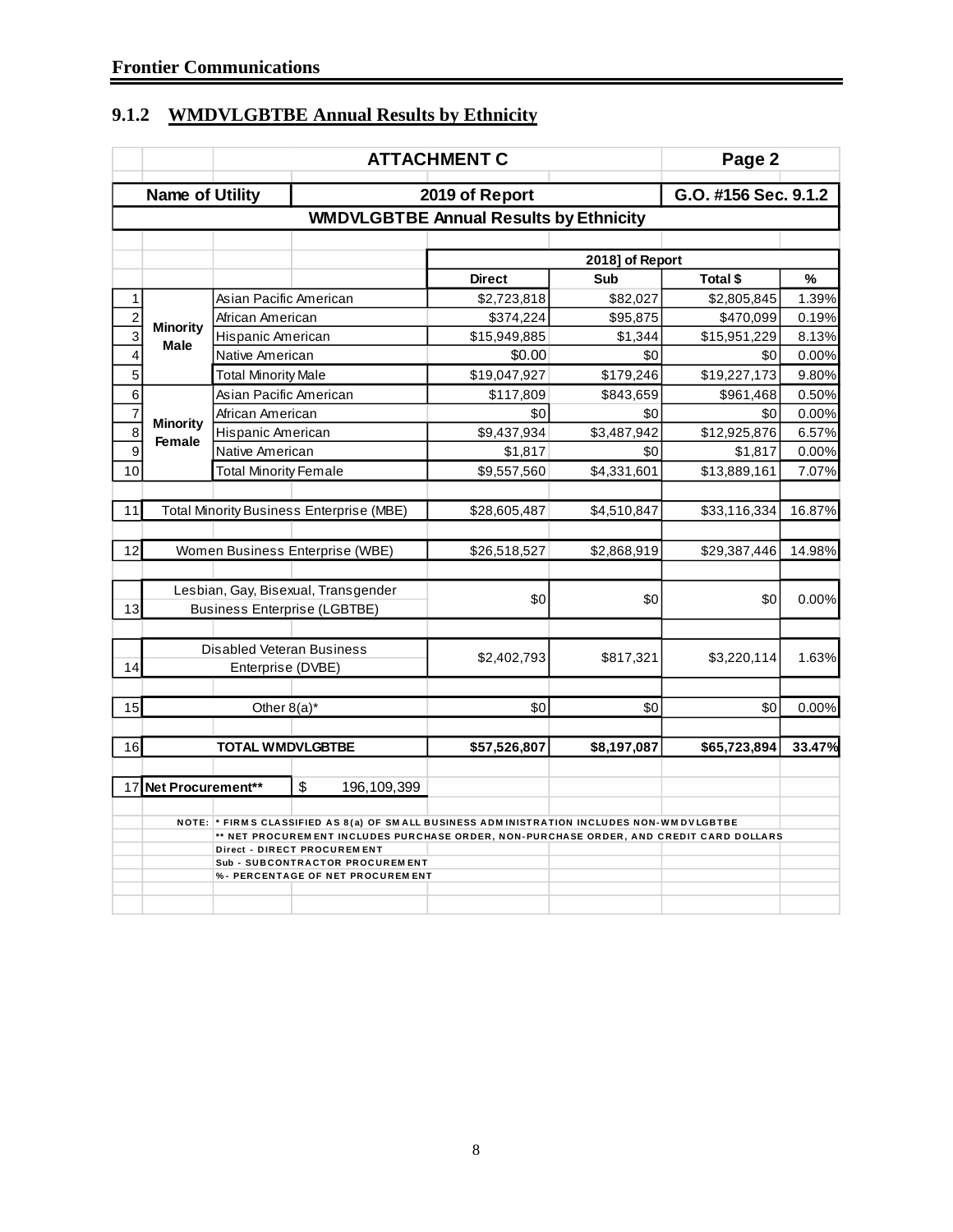|                         |                                                                            |                              |                                                                                         |               | <b>ATTACHMENT C</b> |       |                 |        | Page 3               |        |
|-------------------------|----------------------------------------------------------------------------|------------------------------|-----------------------------------------------------------------------------------------|---------------|---------------------|-------|-----------------|--------|----------------------|--------|
|                         | <b>Name of Utility</b>                                                     |                              |                                                                                         |               | 2019 of Report      |       |                 |        | G.O. #156 Sec. 9.1.2 |        |
|                         |                                                                            |                              | <b>WMDVLGBTBE Direct Procurement by Product and Service Categories</b>                  |               |                     |       |                 |        |                      |        |
|                         |                                                                            |                              |                                                                                         |               |                     |       |                 |        |                      |        |
|                         |                                                                            |                              |                                                                                         |               | <b>Products</b>     |       | <b>Services</b> |        | <b>Total</b>         |        |
|                         |                                                                            |                              |                                                                                         |               | \$                  | %     | \$              | $\%$   | \$                   | %      |
| $\mathbf{1}$            |                                                                            |                              | Asian Pacific American                                                                  | Direct        | \$33,280            | 0.02% | \$2,690,538     | 1.37%  | \$2,723,818          | 1.43%  |
| $\overline{\mathbf{c}}$ |                                                                            | African American             |                                                                                         | Direct        | \$1,278             | 0.00% | \$372,946       | 0.19%  | \$374,224            | 0.24%  |
| $\overline{3}$          | <b>Minority</b>                                                            | Hispanic American            |                                                                                         | Direct        | \$0                 | 0.00% | \$15,949,885    | 8.13%  | \$15,949,885         | 8.13%  |
| $\overline{\mathbf{4}}$ | Male                                                                       | Native American              |                                                                                         | Direct        | \$0.00              | 0.00% | \$0             | 0.00%  | \$0.00               | 0.00%  |
| $\overline{5}$          |                                                                            | <b>Total Minority Male</b>   |                                                                                         | Direct        | \$34,558            | 0.02% | \$19,013,369    | 9.69%  | \$19,047,927         | 9.71%  |
| 6                       |                                                                            |                              | Asian Pacific American                                                                  | Direct        | \$0.00              | 0.00% | \$117,809       | 0.06%  | \$117,809            | 0.06%  |
| $\overline{7}$          |                                                                            | African American             |                                                                                         | Direct        | \$0                 | 0.00% | \$0             | 0.00%  | \$0                  | 0.00%  |
| $\overline{8}$          | Minority                                                                   | Hispanic American            |                                                                                         | Direct        | \$461,122           | 0.23% | \$8,976,812     | 4.57%  | \$9,437,934          | 4.80%  |
| 9                       | Female                                                                     | Native American              |                                                                                         | Direct        | \$0.00              | 0.00% | \$1,817         | 0.00%  | \$1,817              | 0.00%  |
| 10                      |                                                                            | <b>Total Minority Female</b> |                                                                                         | Direct        | \$461,122           | 0.23% | \$9,096,438     | 4.63%  | \$9,557,560          | 4.86%  |
|                         |                                                                            |                              |                                                                                         |               |                     |       |                 |        |                      |        |
| 11                      |                                                                            |                              | <b>Total Minority Business Enterprise (MBE)</b>                                         | <b>Direct</b> | \$495,680           | 0.25% | \$28,109,807    | 14.32% | \$28,605,487         | 14.57% |
|                         |                                                                            |                              |                                                                                         |               |                     |       |                 |        |                      |        |
| 12                      |                                                                            |                              | Women Business Enterprise (WBE)                                                         | Direct        | \$9,813,887         | 5.00% | \$16,704,640    | 8.52%  | \$26,518,527         | 13.52% |
|                         |                                                                            |                              |                                                                                         |               |                     |       |                 |        |                      |        |
| 13                      | Lesbian, Gay, Bisexual, Transgender<br><b>Business Enterprise (LGBTBE)</b> |                              |                                                                                         | <b>Direct</b> | \$0                 | 0.00% | \$0             | 0.00%  | \$0                  | 0.00%  |
|                         |                                                                            |                              |                                                                                         |               |                     |       |                 |        |                      |        |
|                         |                                                                            |                              | Disabled Veteran Business Enterprise                                                    |               | \$240,240           | 0.12% | \$2,162,553     | 1.10%  | \$2,402,793          | 1.22%  |
| 14                      |                                                                            | (DVBE)                       |                                                                                         | Direct        |                     |       |                 |        |                      |        |
| 15                      |                                                                            |                              |                                                                                         | <b>Direct</b> | \$0                 | 0.00% | \$0             | 0.00%  | \$0                  | 0.00%  |
|                         |                                                                            | Other $8(a)^*$               |                                                                                         |               |                     |       |                 |        |                      |        |
| 16                      |                                                                            |                              | <b>TOTAL WMDVLGBTBE</b>                                                                 | <b>Direct</b> | \$10,549,807        | 5.37% | \$46,977,000    | 23.94% |                      | 29.31% |
|                         |                                                                            |                              |                                                                                         |               |                     |       |                 |        | \$57,526,807         |        |
|                         | <b>Total Product</b>                                                       |                              |                                                                                         |               |                     |       |                 |        |                      |        |
|                         | 17 Procurement                                                             |                              | \$10,549,807                                                                            |               |                     |       |                 |        |                      |        |
|                         | <b>Total Service</b>                                                       |                              |                                                                                         |               |                     |       |                 |        |                      |        |
|                         | 18 Procurement                                                             |                              | \$46,977,000                                                                            |               |                     |       |                 |        |                      |        |
|                         | 19 Net Procurement**                                                       |                              | \$                                                                                      |               |                     |       |                 |        |                      |        |
|                         |                                                                            |                              | 196,109,399                                                                             |               |                     |       |                 |        |                      |        |
|                         | <b>Total Number of</b>                                                     |                              |                                                                                         |               |                     |       |                 |        |                      |        |
|                         | <b>WMDVLGBTBEs that</b>                                                    |                              |                                                                                         |               |                     |       |                 |        |                      |        |
| 20                      | <b>Received Direct Spend</b>                                               |                              | 106                                                                                     |               |                     |       |                 |        |                      |        |
|                         |                                                                            |                              |                                                                                         |               |                     |       |                 |        |                      |        |
|                         | NOTE:                                                                      |                              | * FIRMS CLASSIFIED AS 8(a) OF SMALL BUSINESS ADMINISTRATION INCLUDES NON-WMDVLGBTBE     |               |                     |       |                 |        |                      |        |
|                         |                                                                            | Direct - DIRECT PROCUREMENT  | ** NET PROCUREMENT INCLUDES PURCHASE ORDER, NON-PURCHASE ORDER, AND CREDIT CARD DOLLARS |               |                     |       |                 |        |                      |        |
|                         |                                                                            |                              | Sub - SUBCONTRACTOR PROCUREMENT                                                         |               |                     |       |                 |        |                      |        |
|                         | % - PERCENTAGE OF NET PROCUREMENT                                          |                              |                                                                                         |               |                     |       |                 |        |                      |        |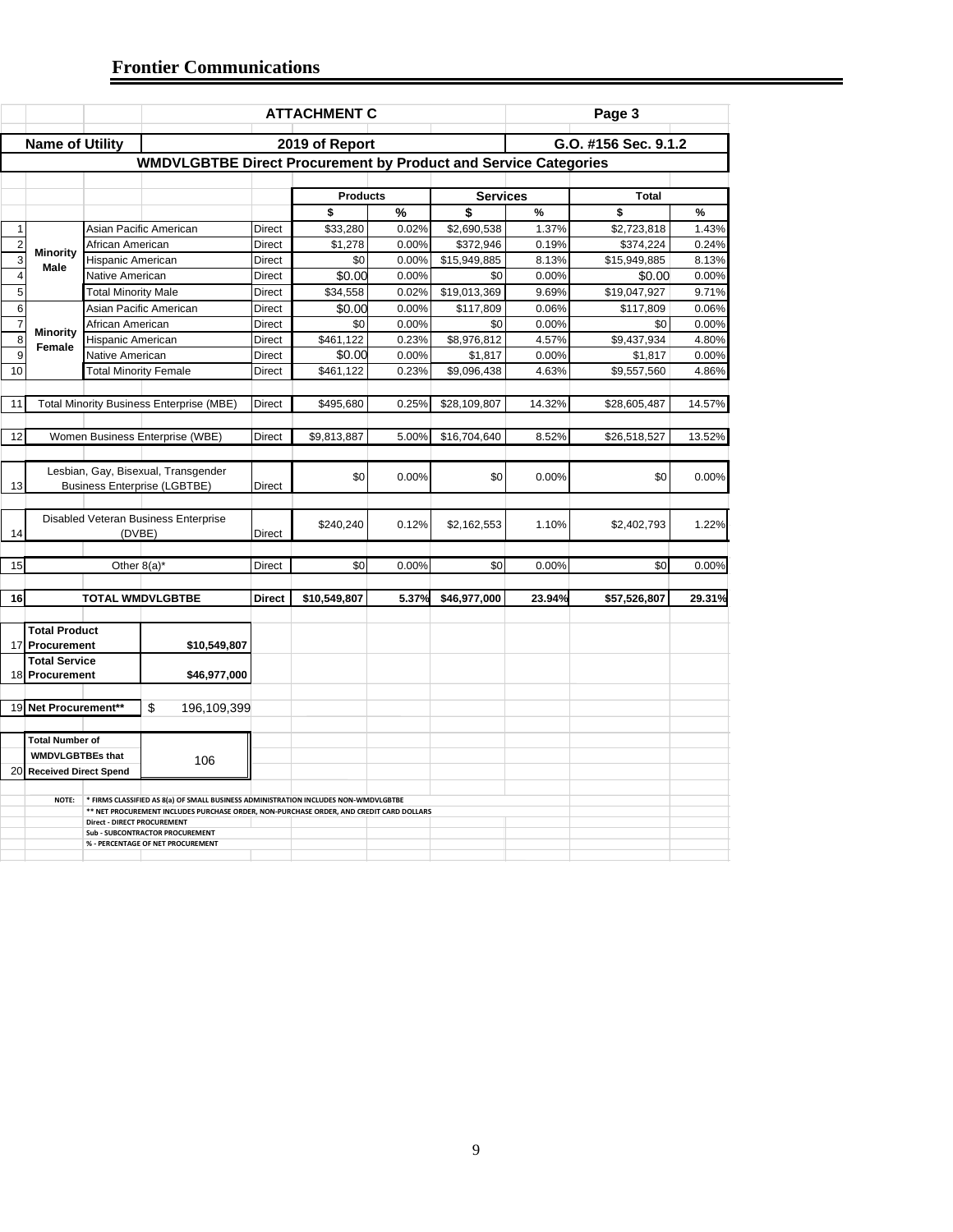|                |                           |                              |                                                                                                                        |     | <b>ATTACHMENT C</b> |       |                 |               | Page 4               |       |  |  |  |
|----------------|---------------------------|------------------------------|------------------------------------------------------------------------------------------------------------------------|-----|---------------------|-------|-----------------|---------------|----------------------|-------|--|--|--|
|                | Name of Utility           |                              |                                                                                                                        |     | 2019 of Report      |       |                 |               | G.O. #156 Sec. 9.1.2 |       |  |  |  |
|                |                           |                              | WMDVLGBTBE Subcontractor Procurement by Product and Service Categories                                                 |     |                     |       |                 |               |                      |       |  |  |  |
|                |                           |                              |                                                                                                                        |     | <b>Products</b>     |       | <b>Services</b> |               | <b>Total</b>         |       |  |  |  |
|                |                           |                              |                                                                                                                        |     | \$                  | %     | \$              | $\frac{9}{6}$ | \$                   | %     |  |  |  |
| 1              |                           |                              | Asian Pacific American                                                                                                 | Sub | $\mathbf 0$         | 0.00% | \$82,027        | 0.04%         | \$82,027             | 0.04% |  |  |  |
| $\overline{c}$ |                           | African American             |                                                                                                                        | Sub | $\mathbf 0$         | 0.00% | \$95,875        | 0.05%         | \$95,875             | 0.05% |  |  |  |
| 3              | <b>Minority</b><br>Male   | Hispanic American            |                                                                                                                        | Sub | $\mathbf 0$         | 0.00% | \$1,344         | 0.00%         | \$1,344              | 0.00% |  |  |  |
| 4              |                           | Native American              |                                                                                                                        | Sub | $\mathbf 0$         | 0.00% | \$0             | 0.00%         | \$0                  | 0.00% |  |  |  |
| $\overline{5}$ |                           | <b>Total Minority Male</b>   |                                                                                                                        | Sub | $\mathbf 0$         | 0.00% | \$179,246       | 0.00%         | \$179,246            | 0.09% |  |  |  |
| 6              |                           |                              | Asian Pacific American                                                                                                 | Sub | $\mathbf 0$         | 0.00% | \$843,659       | 0.43%         | \$843,659            | 0.43% |  |  |  |
| $\overline{7}$ |                           | African American             |                                                                                                                        | Sub | $\Omega$            | 0.00% | \$0             | 0.00%         | \$0                  | 0.00% |  |  |  |
| 8              | <b>Minority</b><br>Female | Hispanic American            |                                                                                                                        | Sub | \$2,722             | 0.00% | \$3,485,220     | 1.77%         | \$3,487,942          | 1.77% |  |  |  |
| $\overline{9}$ |                           | Native American              |                                                                                                                        | Sub | $\Omega$            | 0.00% | \$0.00          | 0.00%         | \$0                  | 0.00% |  |  |  |
| 10             |                           | <b>Total Minority Female</b> |                                                                                                                        | Sub | 2,722               | 0.00% | \$4,328,879     | 2.29%         | \$4,331,601          | 2.20% |  |  |  |
|                |                           |                              |                                                                                                                        |     |                     |       |                 |               |                      |       |  |  |  |
| 11             |                           |                              | <b>Total Minority Business Enterprise (MBE)</b>                                                                        | Sub | \$2,722             | 0.00% | \$4,508,125     | 2.29%         | \$4,510,847          | 2.29% |  |  |  |
|                |                           |                              |                                                                                                                        |     |                     |       |                 |               |                      |       |  |  |  |
| 12             |                           |                              | Women Business Enterprise (WBE)                                                                                        | Sub | \$376,272           | 0.19% | \$2,492,647     | 1.27%         | \$2,868,919          | 1.46% |  |  |  |
|                |                           |                              |                                                                                                                        |     |                     |       |                 |               |                      |       |  |  |  |
| 13             |                           |                              | Lesbian, Gay, Bisexual, Transgender<br><b>Business Enterprise (LGBTBE)</b>                                             | Sub | \$0.00              | 0.00% | \$0.00          | 0.00%         | \$0                  | 0.00% |  |  |  |
|                |                           |                              |                                                                                                                        |     |                     |       |                 |               |                      |       |  |  |  |
|                |                           |                              | Disabled Veteran Business Enterprise                                                                                   |     | \$0.00              | 0.00% | \$817,321       | 0.41%         | \$817,321            | 0.41% |  |  |  |
| 14             |                           | (DVBE)                       |                                                                                                                        | Sub |                     |       |                 |               |                      |       |  |  |  |
| 15             |                           | Other $8(a)^*$               |                                                                                                                        | Sub | \$0.00              | 0.00% | \$0.00          | 0.00%         | \$0                  | 0.00% |  |  |  |
|                |                           |                              |                                                                                                                        |     |                     |       |                 |               |                      |       |  |  |  |
| 16             |                           | <b>TOTAL WMDVLGBTBE</b>      |                                                                                                                        | Sub | \$378,994           | 0.19% | \$7,818,093     | 3.97%         | \$8,197,087          | 4.16% |  |  |  |
|                | <b>Total Product</b>      |                              |                                                                                                                        |     |                     |       |                 |               |                      |       |  |  |  |
|                | 17 Procurement            |                              | \$378,994                                                                                                              |     |                     |       |                 |               |                      |       |  |  |  |
|                | <b>Total Service</b>      |                              |                                                                                                                        |     |                     |       |                 |               |                      |       |  |  |  |
|                | 18 Procurement            |                              | \$7,818,093                                                                                                            |     |                     |       |                 |               |                      |       |  |  |  |
|                |                           |                              |                                                                                                                        |     |                     |       |                 |               |                      |       |  |  |  |
| 19             | Net Procurement**         |                              | \$<br>196, 109, 399                                                                                                    |     |                     |       |                 |               |                      |       |  |  |  |
|                |                           |                              | NOTE: * FIRMS CLASSIFIED AS 8(a) OF SMALL BUSINESS ADMINISTRATION INCLUDES NON-WMDVLGBTBE                              |     |                     |       |                 |               |                      |       |  |  |  |
|                |                           |                              | ** NET PROCUREMENT INCLUDES PURCHASE ORDER, NON-PURCHASE ORDER, AND CREDIT CARD DOLLARS<br>Direct - DIRECT PROCUREMENT |     |                     |       |                 |               |                      |       |  |  |  |
|                |                           |                              | Sub - SUBCONTRACTOR PROCUREMENT                                                                                        |     |                     |       |                 |               |                      |       |  |  |  |
|                |                           |                              | %- PERCENTAGE OF NET PROCUREMENT                                                                                       |     |                     |       |                 |               |                      |       |  |  |  |
|                |                           |                              |                                                                                                                        |     |                     |       |                 |               |                      |       |  |  |  |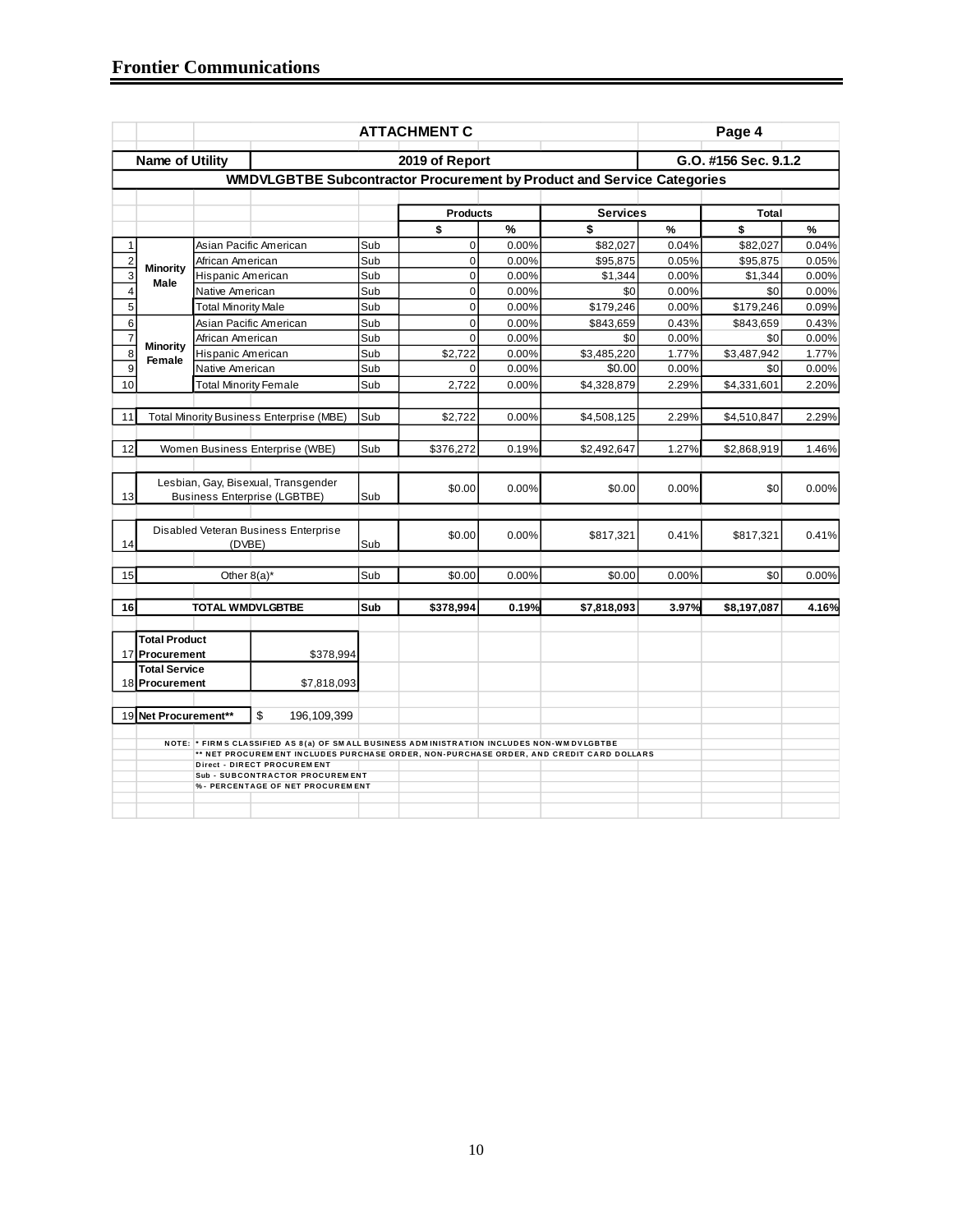**ATTACHMENT C** Page 5

| <b>Frontier Communications</b>                                                           |    |                               |           |                  | 2019 of Report |              |                                                          |                        |         | G. O. #156 Sec 9.1.2 |                 |                            |                      |              |                            |    |                      |
|------------------------------------------------------------------------------------------|----|-------------------------------|-----------|------------------|----------------|--------------|----------------------------------------------------------|------------------------|---------|----------------------|-----------------|----------------------------|----------------------|--------------|----------------------------|----|----------------------|
|                                                                                          |    |                               |           |                  |                |              | WMDVLGBTBE Procurement by Standard Industrial Categories |                        |         |                      |                 |                            |                      |              |                            |    |                      |
|                                                                                          |    |                               |           |                  |                |              |                                                          |                        |         |                      |                 | Lesbian, Gay,<br>Bisexual, | Disabled             |              |                            |    |                      |
|                                                                                          |    |                               |           |                  |                |              |                                                          |                        |         | Minority             | Women           | Transgender                | Veterans             |              |                            |    |                      |
|                                                                                          |    |                               |           |                  |                |              |                                                          |                        |         | <b>Business</b>      | <b>Business</b> | <b>Business</b>            | <b>Business</b>      |              |                            |    |                      |
|                                                                                          |    | <b>Asian Pacific American</b> |           | African American |                |              | <b>Hispanic American</b>                                 | <b>Native American</b> |         | Enterprise           | Enterprise      | Enterprise                 | Enterprise           | Other 8(a)** | Total                      |    | Total                |
| <b>SIC Category</b>                                                                      |    | Male                          | Female    | Male             | Female         | Male         | Female                                                   | Male                   | Female  | (MBE)                | (WBE)           | (LGBTBE)                   | (DVBE)               |              | <b>WMDVLGBTBE</b>          |    | <b>Dollars</b>       |
| Category 15 - Building Construction -<br><b>General Construction, Operative Builders</b> | \$ | \$33,280<br>0.02%             |           | \$1,278<br>0.0%  |                |              | \$<br>461,122<br>0.23%                                   |                        |         |                      |                 |                            |                      | \$495,680    | $$495,680$ \$<br>0.25%     |    | 52,619,647<br>30.80% |
|                                                                                          |    |                               |           |                  |                |              |                                                          |                        |         |                      |                 |                            |                      |              | $$0\,$ S                   |    | 2,828,538            |
| Category 47 - Transportation Services                                                    |    |                               |           |                  |                |              |                                                          |                        |         |                      |                 |                            |                      |              | 0.00%                      |    | 1.44%                |
| Category 48 - Business Consulting                                                        |    | \$2,690,538                   |           | \$372,946        |                |              |                                                          |                        |         |                      | \$16,704,640    |                            |                      |              | $$19,768,124$ \$           |    | 26,348,790           |
| Services, Not Elsewhere Classified                                                       |    | 1.37%                         |           | 0.19%            |                |              |                                                          |                        |         |                      | 8.52%           |                            |                      |              | 10.08%                     |    | 5.84%                |
| Category 75 - Repair and Service                                                         |    |                               |           |                  |                | \$15,949,885 |                                                          |                        |         |                      |                 |                            |                      |              | $$15,949,885$ \$           |    | 20,003,523           |
|                                                                                          |    |                               |           |                  |                | 8.13%        |                                                          |                        |         |                      |                 |                            |                      |              | 8.13%                      |    | 2.68%                |
| Category 73- Business Services                                                           |    |                               | \$117,809 |                  |                |              | \$8,976,812                                              |                        | \$1,817 |                      |                 |                            |                      |              | $$9,096,438$ \$            |    | 23,707,997           |
|                                                                                          |    |                               | 0.06%     |                  |                |              | 4.57%                                                    |                        | 0.00%   |                      |                 |                            |                      |              | 4.63%                      |    | 12.10%               |
| Category 72 - Logistics & Shipping                                                       | 5  |                               |           |                  |                |              |                                                          |                        |         |                      | \$9,813,887     |                            |                      |              | \$9,813,887                | ١s | 19,752,340           |
|                                                                                          |    |                               |           |                  |                |              |                                                          |                        |         |                      | 5.00%           |                            |                      |              | 5.00%                      |    | 4.84%                |
| Category 87 - Facilities                                                                 |    |                               |           |                  |                |              |                                                          |                        |         |                      |                 |                            | \$240,240            |              | $$240,240$ \$              |    | 2,057,376            |
|                                                                                          |    |                               |           |                  |                |              |                                                          |                        |         |                      |                 |                            | 0.12%                |              | 0.12%                      |    | 10.20%               |
| Category 36 - Engineering & Maintenance<br><b>Services</b>                               |    |                               |           |                  |                |              |                                                          |                        |         |                      |                 |                            | \$2,162,553<br>1.10% |              | $$212,553$ \$<br>1.10%     |    | 48,791,188           |
|                                                                                          |    |                               |           |                  |                |              |                                                          |                        |         |                      |                 |                            |                      |              |                            |    | 32.10%               |
|                                                                                          |    |                               |           |                  |                |              |                                                          |                        |         |                      |                 |                            |                      |              |                            |    |                      |
|                                                                                          |    |                               |           |                  |                |              |                                                          |                        |         |                      |                 |                            |                      |              |                            |    |                      |
|                                                                                          |    |                               |           |                  |                |              |                                                          |                        |         |                      |                 |                            |                      |              |                            |    |                      |
|                                                                                          |    |                               |           |                  |                |              |                                                          |                        |         |                      |                 |                            |                      |              |                            |    |                      |
| <b>TOTAL</b>                                                                             |    | \$2,723,818                   | \$117,809 | \$374,224        | ΩI             | \$15,949,885 | \$9,437,934 \$                                           |                        | \$1,817 | \$28,640,045         | \$26,518,527    |                            | \$2,402,793          |              | \$57,526,807 \$196,109,399 |    |                      |
|                                                                                          |    | 1.39                          | 0.06      | 0.19             |                | 8.13         | 4.8                                                      |                        | 0.00%   | 14.57%               | 13.52%          |                            | 1.22%                |              | 29.31%                     |    | 100%                 |

| <b>Total Product Procurement</b> | \$10.549.807 |
|----------------------------------|--------------|
| <b>Total Service Procurement</b> | \$46,977,000 |

**Net Procurement\*\*\* 196,109,399** 

**NOTE:\*FIRMS WITH MULIT MINORITY OWNERSHIP STATUS**

**\*\*FIRMS CLASSIFIED AS 8(a) OF SMALL BUSINESS ADMINISTRATION INCLUDES NON-WMDVLGBTBE**

**\*\*\*NET PROCUREMENT INCLUDES PURCHASE ORDER, NON-PURCHASE ORDER, AND CREDIT CARD DOLLARS**

**TOTAL DOLLARS - TOTAL PROCUREMENT DOLLAR AMOUNT IN THE SPECIFIC SIC CATEGORY** 

**% - PERCENTAGE OF TOTAL DOLLARS**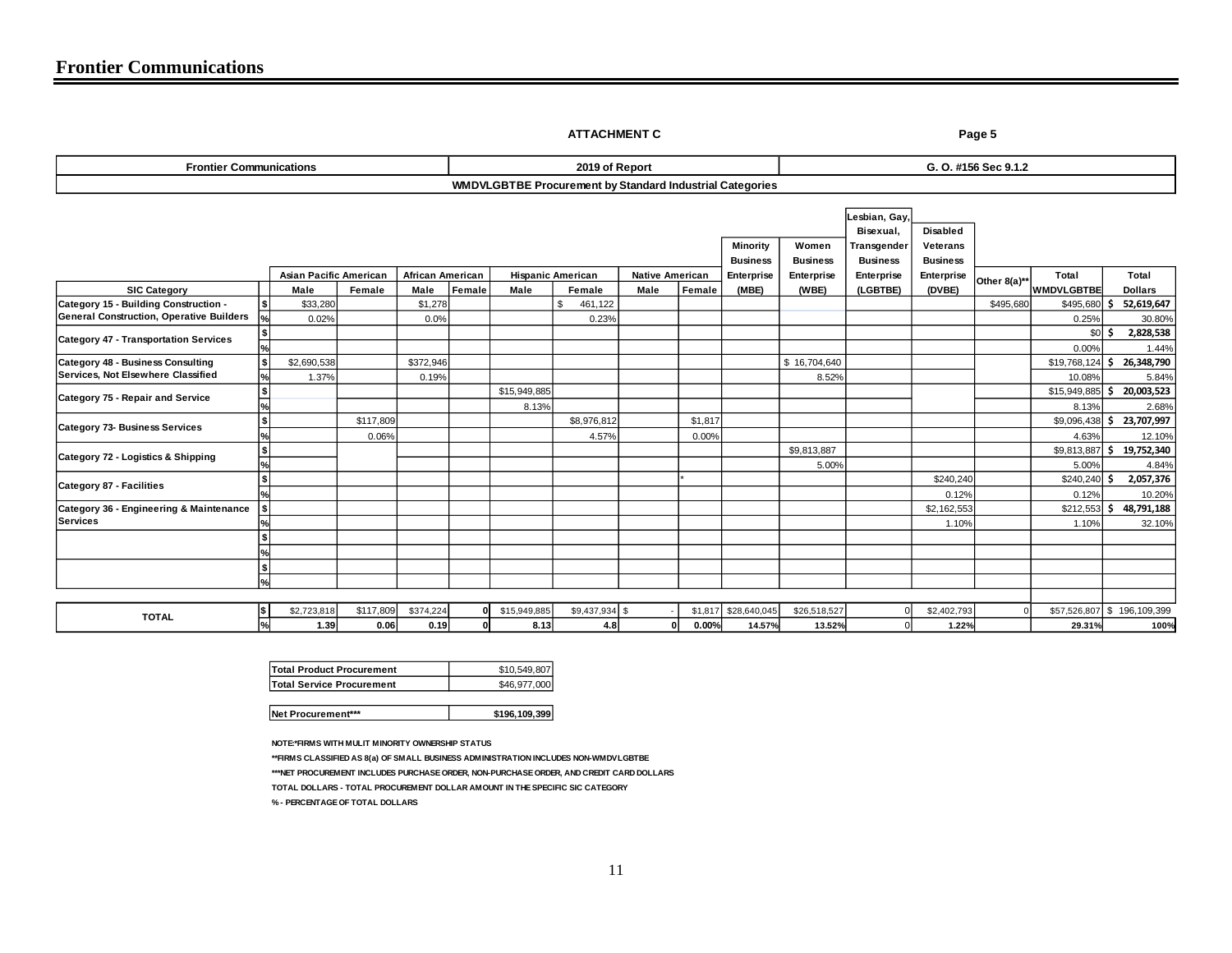#### **Frontier Communications**

|                       |                                                                                           |                                   |               |                                |                |                     | <b>Revenue and Payment Data</b> |                      |                               |             |             |                    |  |
|-----------------------|-------------------------------------------------------------------------------------------|-----------------------------------|---------------|--------------------------------|----------------|---------------------|---------------------------------|----------------------|-------------------------------|-------------|-------------|--------------------|--|
|                       |                                                                                           |                                   |               | <b>Revenue Reported to CHS</b> |                |                     |                                 |                      | Utility-Specific 2019 Summary |             |             |                    |  |
| <b>WMDVLGBTBE \$M</b> | <b>MBE</b>                                                                                | <b>WBE</b>                        | <b>LGBTBE</b> | <b>DVBE</b>                    | Other $8(a)^*$ | <b>Grand Total</b>  | <b>MBE</b>                      | <b>WBE</b>           | <b>LGBTBE</b>                 | <b>DVBE</b> | Other 8(a)* | <b>Grand Total</b> |  |
| Under \$1 million     | s<br>4,368,188                                                                            | $^{\circ}$                        | 0             | $\Omega$                       | 0              | 4.368.188           | 1.532.058 \$<br>S               |                      |                               | 240,240 \$  |             |                    |  |
| Under \$5 million     | \$34,768,817 \$                                                                           | 98,716,500                        | $\circ$       | $\Omega$                       | 0              | 133,485,317         | \$19,020,847                    | $$13,088,674$ \\$    |                               | \$2,162,553 |             | 133,485,317<br>s   |  |
| Under \$10 million    | $$65.297.620$ \\$                                                                         | 35.527.537                        | 0             | $\mathbf 0$                    | 0              | 100.825.157 \$<br>s |                                 | 446,748 \$12,243,051 |                               |             |             |                    |  |
| Above \$10 million    | \$630,608,265                                                                             | 110.863.397<br>s.                 | $\mathbf 0$   | $\Omega$                       | 0              | 945,149,967         | s<br>7.640.392 \$               | 1.186.802 S          |                               |             |             |                    |  |
|                       |                                                                                           | TOTAL \$695,905,885 \$245,107,434 | $\mathbf 0$   | $\mathbf 0$                    | 0              | \$1,183,828,629     | \$28,640,045 \$26,518,527       |                      |                               | \$2,402,793 |             | \$57,526,807       |  |
|                       |                                                                                           |                                   |               |                                |                |                     |                                 |                      |                               |             |             |                    |  |
|                       | NOTE: * FIRMS CLASSIFIED AS 8(a) OF SMALL BUSINESS ADMINISTRATION INCLUDES NON-WMDVLGBTBE |                                   |               |                                |                |                     |                                 |                      |                               |             |             |                    |  |
|                       | <b>CHS: SUPPLIER CLEARINGHOUSE</b>                                                        |                                   |               |                                |                |                     |                                 |                      |                               |             |             |                    |  |

| <b>Frontier Communications</b> | 2019                                                         | G.O. #156 Sec. 9.1.2 |
|--------------------------------|--------------------------------------------------------------|----------------------|
|                                | <b>Description of WMDVLGBTBEs with CA Majority Workforce</b> |                      |

This information is not readily accessible and is not tracked by Frontier.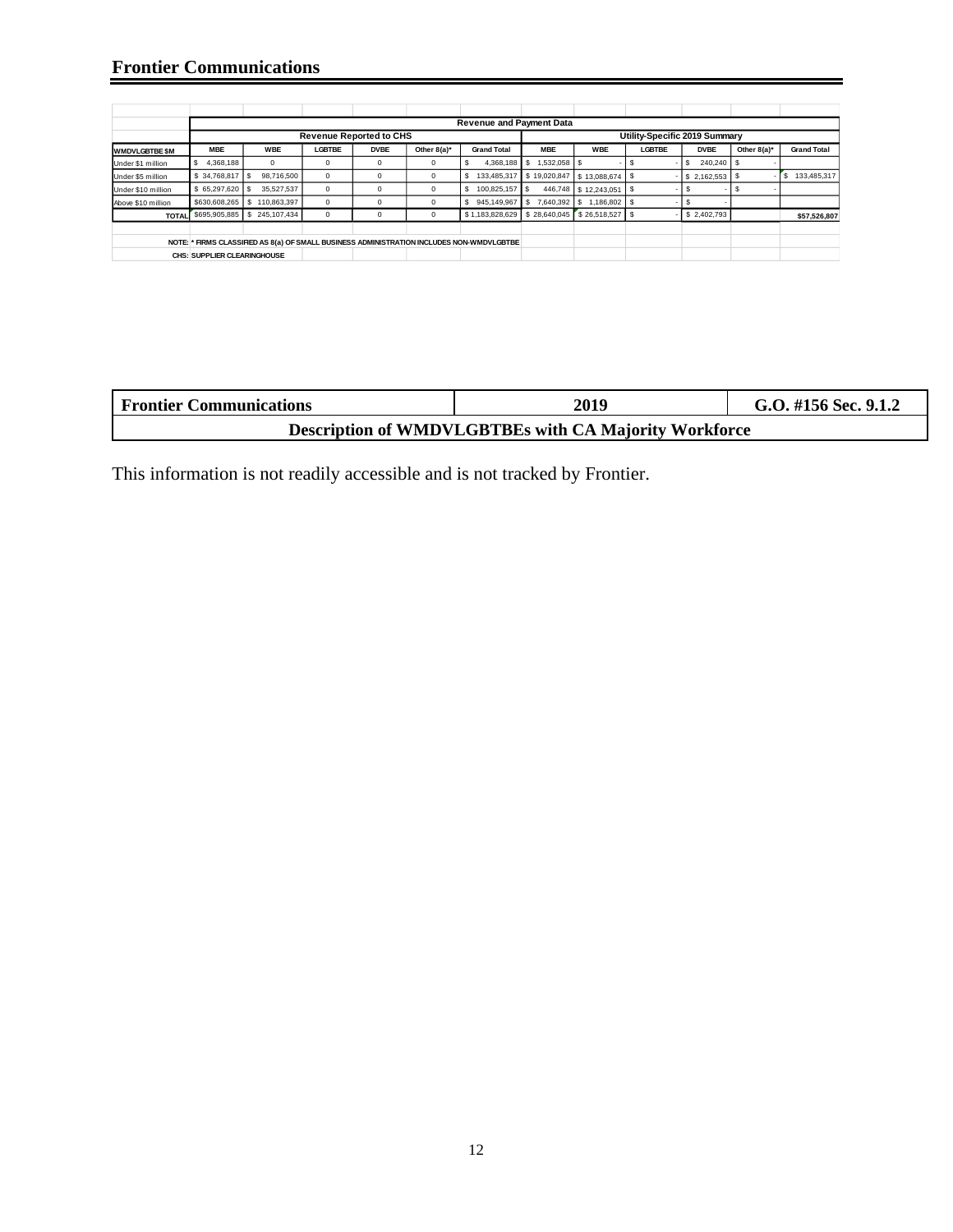The following is a summary of Frontier's WMDVLGBTBE program expenses incurred in 2019

## **ATTACHMENT C Page 8**

| <b>Name of Utility</b> | 2019 of Report                     | G.O. #156 Sec. 9.1.3 |  |
|------------------------|------------------------------------|----------------------|--|
|                        | <b>WMDVLGBTBE Program Expenses</b> |                      |  |

| <b>Expense Category</b>   | <b>Year 2019</b> |
|---------------------------|------------------|
| Wages                     | \$250,000        |
| <b>Other Employee</b>     |                  |
| <b>Expenses</b>           | \$8,775          |
| <b>Program Expenses</b>   | \$15,000         |
| <b>Reporting Expenses</b> | \$112,700        |
| Training                  | \$0              |
| Consultants               | \$0              |
| Sponsorships              | \$60,000         |
| <b>TOTAL</b>              | \$446,475        |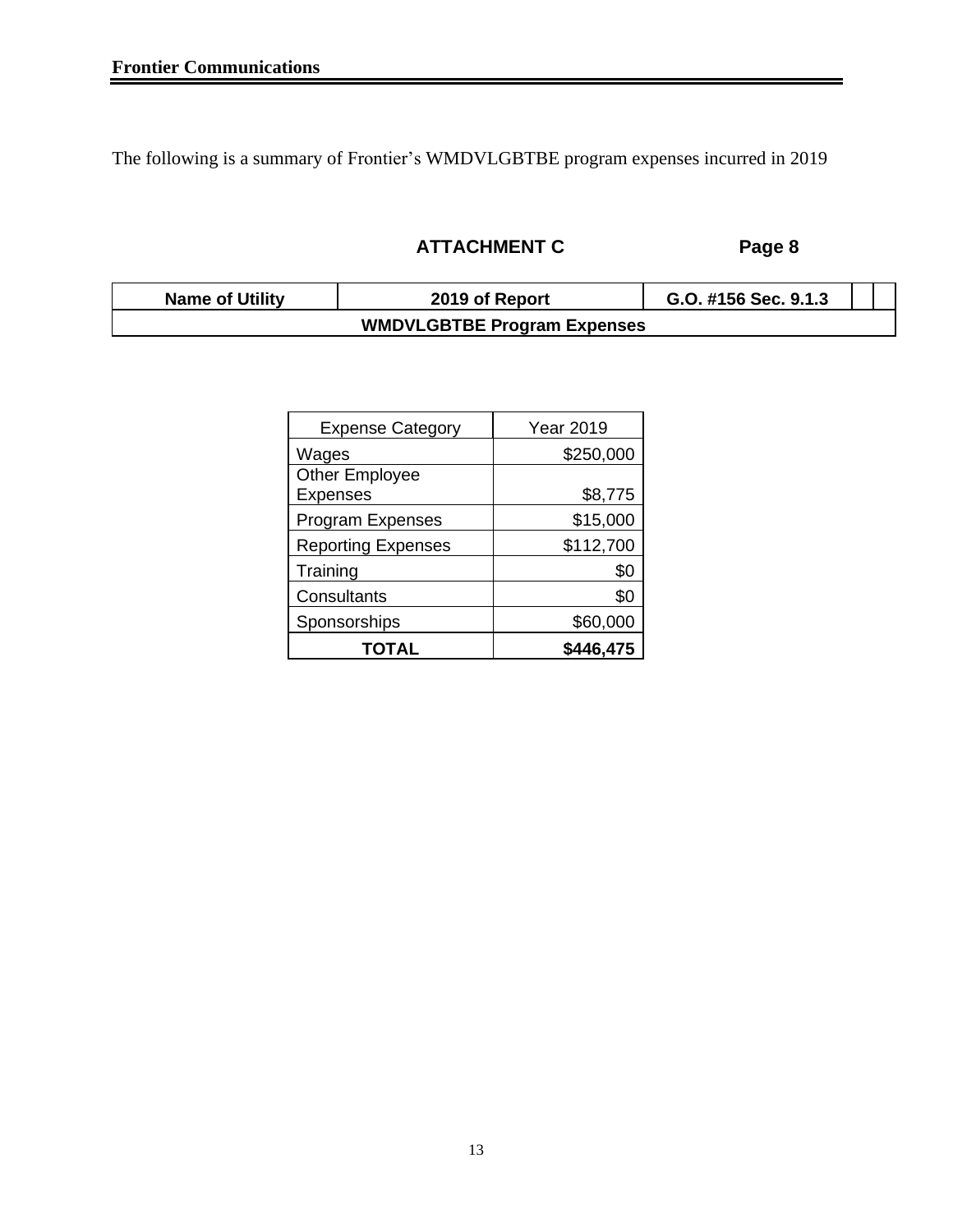### **9.1.4 A DESCRIPTION OF PROGRESS IN MEETING OR EXCEEDING SET GOALS AND AN EXPLANATION OF ANY CIRCUMSTANCES THAT MAY HAVE CAUSED THE UTILITY TO FALL SHORT OF ITS GOALS**

In 2019, Frontier spent percent of its procurement dollars with women, minority, and disabled veteran owned business enterprises. Frontier exceeded the GO 156 diversity spend goals for women and minority owned business enterprises. However, Frontier's efforts with DVLGBTBE came in below target. In 2019, in an effort to increase spend with DVBEs, Frontier entered negotiations with a DVBE supplier to support logistics and peripherals earlier in the process the supply chose to disengage from the Frontier agreement but we were able to maintain diversity with the women owned business which was mentoring the DVBE. Frontier's MWDVLGBTE spend was also reduced by over ten million as spend was reduced in this area of historic spend by the needs of the business. We know that all supply chains are impacted by many factors annually and we are confident that our diversity spend will grow as we work to stabilize our MWDVLGBTE base of suppliers for 2020 and beyond.

|                        |                | G.O.  |  |
|------------------------|----------------|-------|--|
|                        |                | #156  |  |
|                        |                | Sec.  |  |
| <b>Name of Utility</b> | 2019 of Report | 9.1.4 |  |

#### **WMDVLGBTBE Results and Goals**

| Category                                                                             | 2019 Results | 2019 Goals |
|--------------------------------------------------------------------------------------|--------------|------------|
| <b>Minority Men</b>                                                                  | 9.80%        | 15.00%     |
| <b>Minority Women</b>                                                                | 7.07%        | 5.00%      |
| <b>Minority Business</b><br><b>Enterprise (MBE)</b>                                  | 16.87%       | 20.00%     |
| <b>Women Business</b><br>Enterprise (WBE)                                            | 14.98%       | 5.00%      |
| Lesbian, Gay, Bisexual,<br><b>Transgender Business</b><br><b>Enterprise (LGBTBE)</b> | 0.00%        | 0.00%      |
| <b>Disabled Veteran</b><br><b>Business (DVBE)</b>                                    | 1.63%        | 1.50%      |
| <b>TOTAL</b><br><b>WMDVLGBTBE</b>                                                    | 33.47%       | 26.50%     |

**% - PERCENTAGE OF NET PROCUREMENT**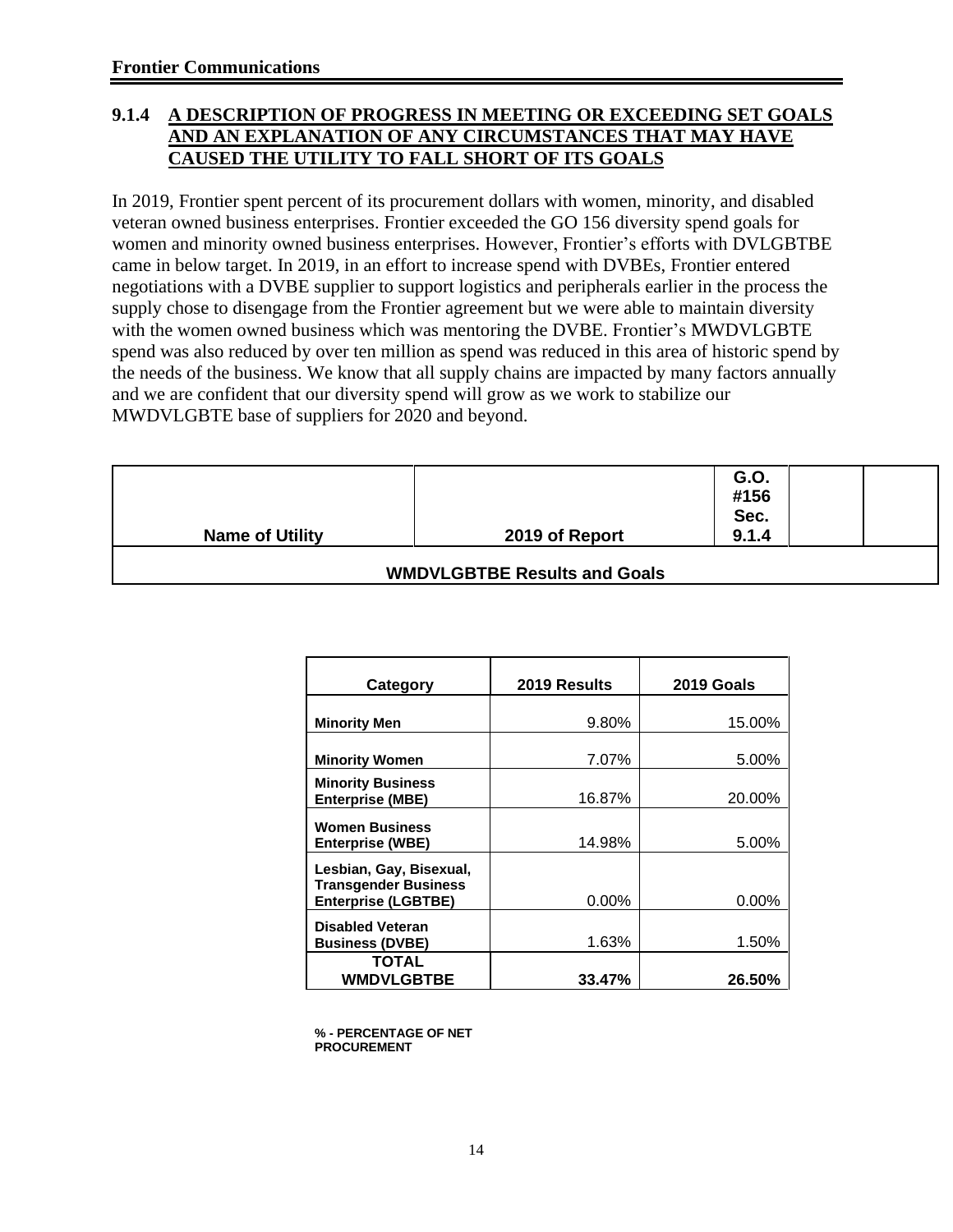Frontier closely monitored progress and took additional steps to meet its WMDVLGBTBEs goals through the procurement opportunities associated with construction, outside plant maintenance and materials management. Frontier's supplier diversity team led a strategic cross-functional effort to identify key focus areas. The team targeted large and small Request for Proposals ("RFP") across the various products/services that had California spend impact. Some of these products and services included fiber optic cable, inside wire, network construction, and fiber to the premises ("FTTP"). The supplier diversity team worked directly with cross-functional teams to ensure that WMDVLGBTBE suppliers were considered for every opportunity.

The 2019 reported WMDVLGBTBEs overall expenditures of \$196,109,399 represents a slight year over year decrease in WMDVLGBTBEs spend. While these changes can be unexpected and may have a negative impact on overall diversity spend numbers, they are not reflective of an ineffective program, rather, a measure of success as the entrepreneurs liquidating all or part of their ownership. One of the primary goals of the program is to assist in the growth of diverse businesses, and this is a natural byproduct of business successes. Frontier is encouraged by the success of many businesses and remain steadfast in our commitment to provide opportunities for diverse businesses to succeed.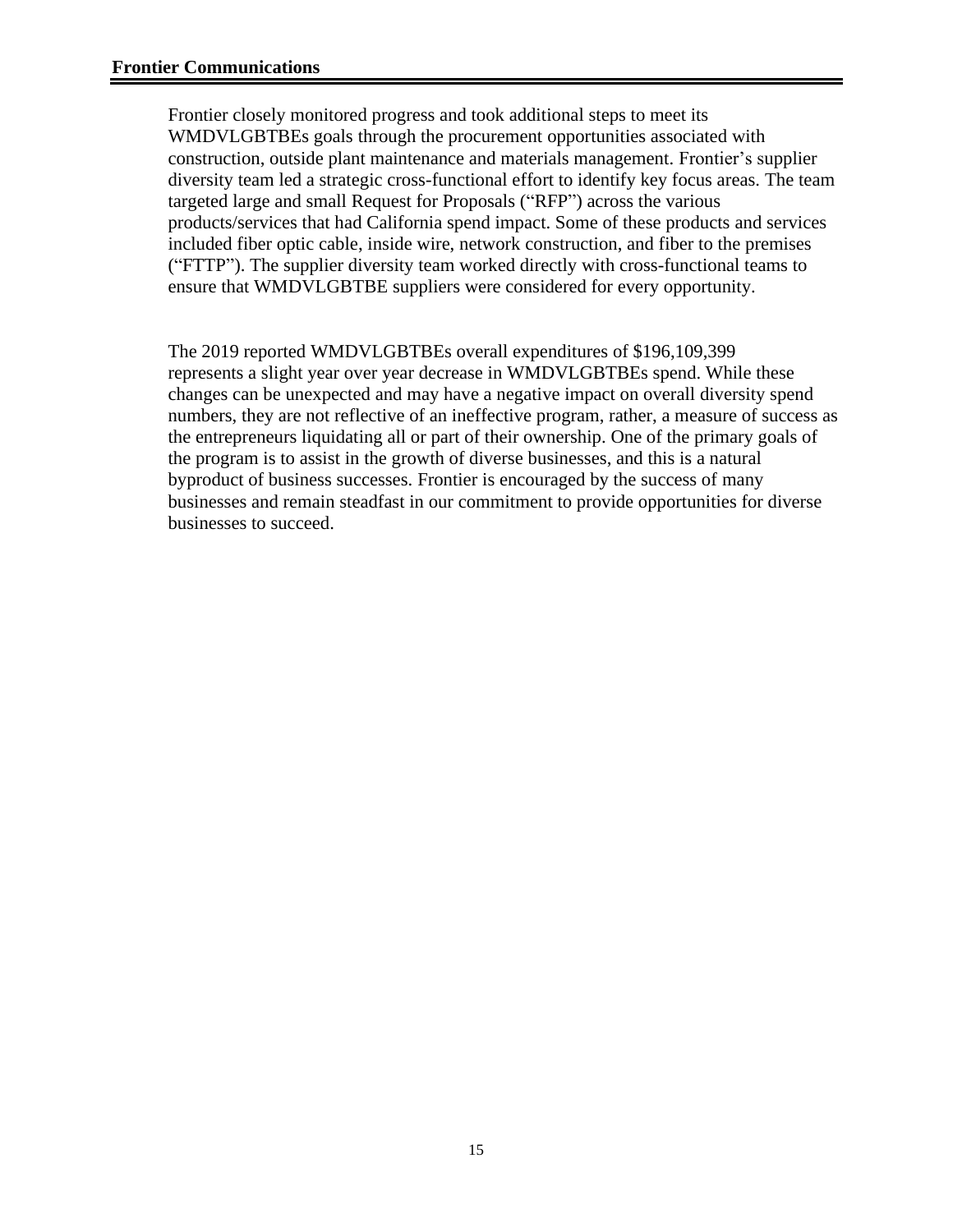| Category          | 2016         | 2017         | 2018         | 2019         |
|-------------------|--------------|--------------|--------------|--------------|
| <b>WMDVLGBTBE</b> | \$52,510,165 | \$80,824,211 | \$79,351,274 | \$65,723,894 |
| <b>MBE</b> Total  | \$34,284,530 | \$51,273,093 | \$46,537,162 | \$33,116,334 |
| <b>WBE</b> Total  | \$17,535,088 | \$27,765,467 | \$31,304,265 | \$29,387,114 |
| <b>DVBE</b> Total | \$661,973    | \$1,785,651  | \$1,509,847  | \$3,220,114  |
| <b>LGBT</b> Total | \$28,574     | \$0          | \$0          | \$0          |
|                   |              |              |              |              |

#### **9.1.5 DESCRIPTION OF PRIME CONTRACTOR UTILIZATION OF WMDVLGBTBE SUBCONTRACTORS**

Frontier's supply chain/strategic sourcing department continued to focus on second tier spend that provided a direct means to increase contracting opportunities for WMDVLGBTBEs through prime supplier engagement.

Frontier's supply chain/strategic sourcing department renegotiated grandfathered agreements to ensure diversity clauses are included in applicable supplier agreements. We also requested that new suppliers certify WMDVLGBTBE status during initial registration via our online portal. Frontier's supply chain/strategic sourcing department also worked with prime suppliers to ensure utilization of diverse suppliers and to ensure they meet their utilization requirements. In addition, Frontier encouraged prime suppliers to explore areas of opportunity and expansion of WMDVLGBTBEs.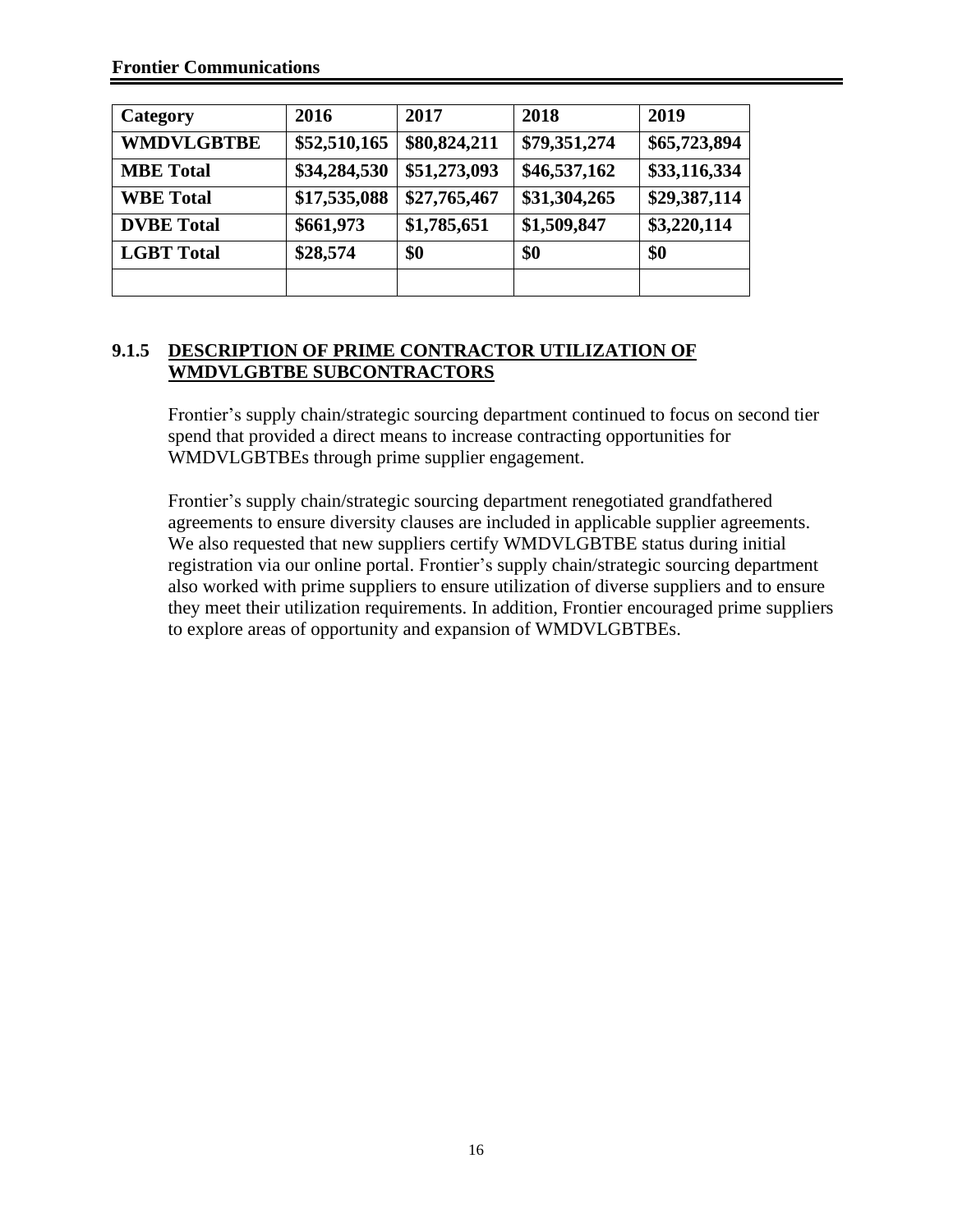|                   | <b>Name of Utility</b>                                                                    |                                                                                        |                                                           | 2019 Annual Report                                     |                                                                                               | G.O. #156 Sec. 9.1.5                                                   |             |                                   |  |  |  |
|-------------------|-------------------------------------------------------------------------------------------|----------------------------------------------------------------------------------------|-----------------------------------------------------------|--------------------------------------------------------|-----------------------------------------------------------------------------------------------|------------------------------------------------------------------------|-------------|-----------------------------------|--|--|--|
|                   |                                                                                           | Summary of Prime Contractor Utilization of WMDVLGBTBE Subcontractors                   |                                                           |                                                        |                                                                                               |                                                                        |             |                                   |  |  |  |
|                   |                                                                                           |                                                                                        |                                                           |                                                        |                                                                                               |                                                                        |             |                                   |  |  |  |
|                   | <b>Minority</b><br>Male                                                                   | <b>Minority</b><br>Female                                                              | <b>Minority</b><br><b>Business</b><br>Enterprise<br>(MBE) | Women<br><b>Business</b><br><b>Enterprise</b><br>(WBE) | Lesbian, Gay,<br>Bisexual,<br>Transgender<br><b>Business</b><br><b>Enterprise</b><br>(LGBTBE) | Disabled<br><b>Veterans</b><br><b>Business</b><br>Enterprise<br>(DVBE) | Other 8(a)* | <b>TOTAL</b><br><b>WMDVLGBTBE</b> |  |  |  |
| Direct \$         | \$19,047,927                                                                              | \$9,557,560                                                                            | \$28,605,487                                              | \$26,518,527                                           | \$0                                                                                           | \$2,402,793                                                            | \$0         | \$57,526,807                      |  |  |  |
| Subcontracting \$ | \$179,246                                                                                 | \$4,331,691                                                                            | \$4,331,601                                               | \$2,868,919                                            | \$0                                                                                           | \$817,321                                                              | \$0         | \$8,187,087                       |  |  |  |
| Total \$          | \$19,227,173                                                                              | \$13,889,161                                                                           | \$22,116,334                                              | \$29,387,446                                           | \$0                                                                                           | \$3,220,114                                                            | \$0         | \$65,723,894                      |  |  |  |
| Direct%           | 9.71%                                                                                     | 4.86%                                                                                  | 1457.00%                                                  | 13.52%                                                 | 0.00%                                                                                         | 1.22%                                                                  | 0.00%       | 29.31%                            |  |  |  |
| Subcontracting %  | 0.09%                                                                                     | 2.20%                                                                                  | 2.29%                                                     | 1.27%                                                  | 0.00%                                                                                         | 0.41%                                                                  | 0.00%       | 4.16%                             |  |  |  |
| Total %           | 9.80%                                                                                     | 7.07%                                                                                  | 16.87%                                                    | 14.98%                                                 | 0.00%                                                                                         | 1.63%                                                                  | 0.00%       | 33.47%                            |  |  |  |
| Net Procurement** |                                                                                           | \$196,109,399                                                                          |                                                           |                                                        |                                                                                               |                                                                        |             |                                   |  |  |  |
|                   | NOTE: * FIRMS CLASSIFIED AS 8(a) OF SMALL BUSINESS ADMINISTRATION INCLUDES NON-WMDVLGBTBE | **NET PROCUREMENT INCLUDES PURCHASE ORDER, NON-PURCHASE ORDER, AND CREDIT CARD DOLLARS |                                                           |                                                        |                                                                                               |                                                                        |             |                                   |  |  |  |
|                   |                                                                                           | % - PERCENTAGE OF NET PROCUREMENT                                                      |                                                           |                                                        |                                                                                               |                                                                        |             |                                   |  |  |  |
|                   | Direct - DIRECT PROCUREMENT                                                               |                                                                                        |                                                           |                                                        |                                                                                               |                                                                        |             |                                   |  |  |  |
|                   |                                                                                           | <b>Sub - SUBCONTRACTOR PROCUREMENT</b>                                                 |                                                           |                                                        |                                                                                               |                                                                        |             |                                   |  |  |  |
|                   |                                                                                           |                                                                                        |                                                           |                                                        |                                                                                               |                                                                        |             |                                   |  |  |  |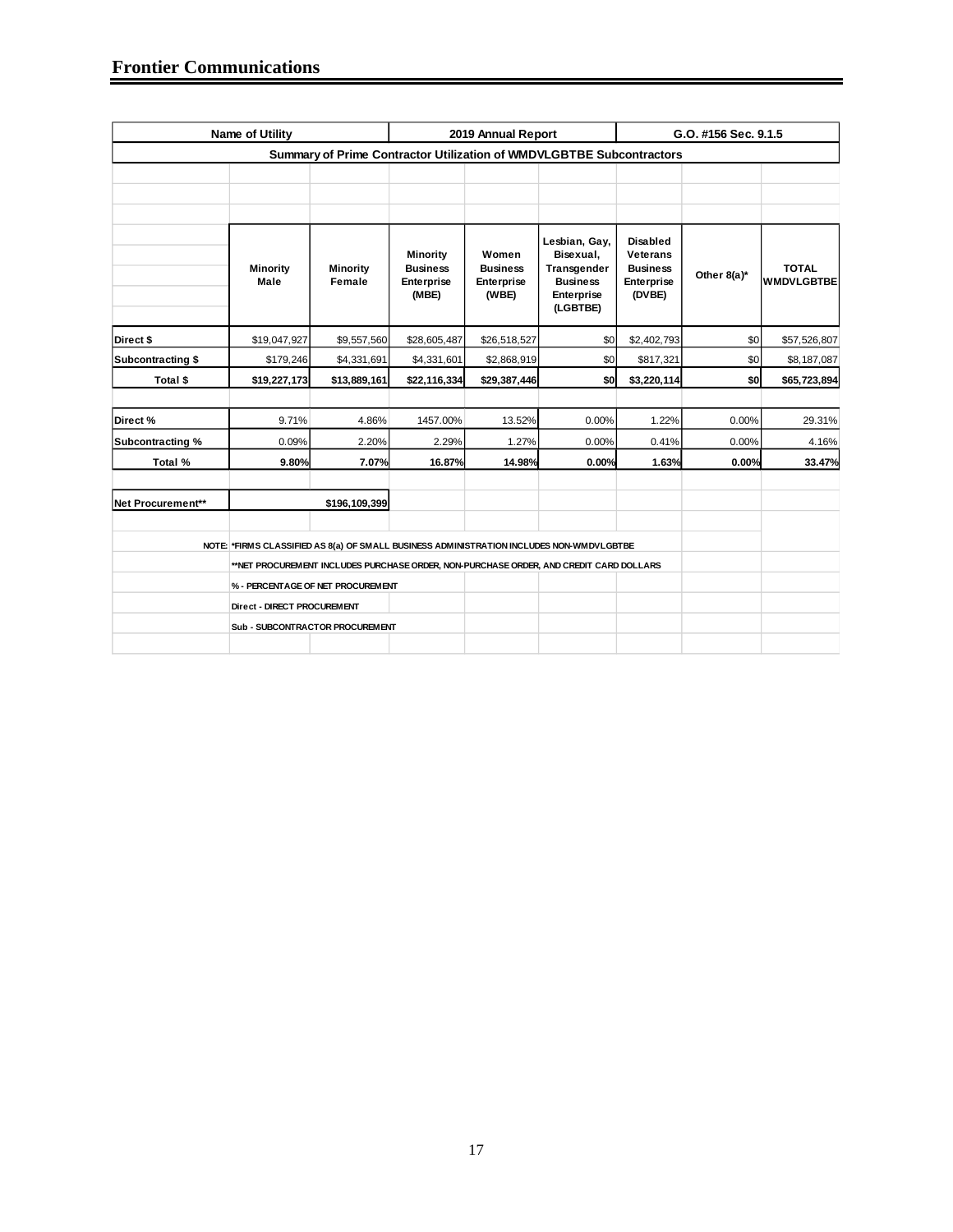#### **9.1.6 A LIST OF WMDVLGBTBE COMPLAINTS RECEIVED DURING THE PAST YEAR, ACCOMPANIED BY A BRIEF DESCRIPTION OF THE NATURE OF EACH COMPLAINT AND ITS RESOLUTION OR CURRENT STATUS:**

Frontier continued its internal appeals process as outlined in GO 156, Section 7, to accept, review and resolve complaints relating to Frontier's supplier diversity program. Frontier did not receive any formal complaints filed with the CPUC in connection with its program during the 2019 reporting period.

#### **9.1.7 A DESCRIPTION OF ANY EFFORTS MADE TO RECRUIT WMDVLGBTBE SUPPLIERS OF PRODUCTS OR SERVICES IN PURCHASING CATEGORIES WHERE WMDVLGBTBE UTILIZATION HAS BEEN LOW, SUCH AS LEGAL AND FINANCIAL SERVICES, FUEL PROCUREMENT, AND AREAS THAT ARE CONSIDERED HIGHLY TECHNICAL IN NATURE.**

Frontier continued to focus on areas of low utilization. To identify diverse suppliers in areas of low utilization, Frontier has:

- Searched for WMDVLGBTBEs within the low utilization categories to make contact and develop relationships that may lead to procurement opportunities.
- Worked actively with other utilities to share ideas on how to identify and solicit new WMDVLGBTBEs.
- Worked with WMDVLGBTBEs that are not certified with the Clearinghouse to complete the necessary documentation to become certified.
- Collaborated with the Small Business Association to identify small minority businesses for procurement opportunities.

### **9.1.11 WMDVLGBTBE FUEL PROCUREMENT**

Not Applicable

#### **10.0 2019 ANNUAL PLAN**

#### **10.1.1 WMDVLGBTBE SHORT-TERM, MID-TERM AND LONG-TERM GOALS**

GO 156, Section 10.1.1 requires that the annual plan include a discussion of the short-, mid- and long-term goals as required by Section 8. Frontier has provided these goals on the attached spreadsheet, with a breakdown by Standard Industrial Classification ("SIC") Major Group, and Product category, for the utilization of WMDVLGBTBE vendors. Frontier's goals recognize our continued commitment to provide WMDVLGBTBEs opportunities.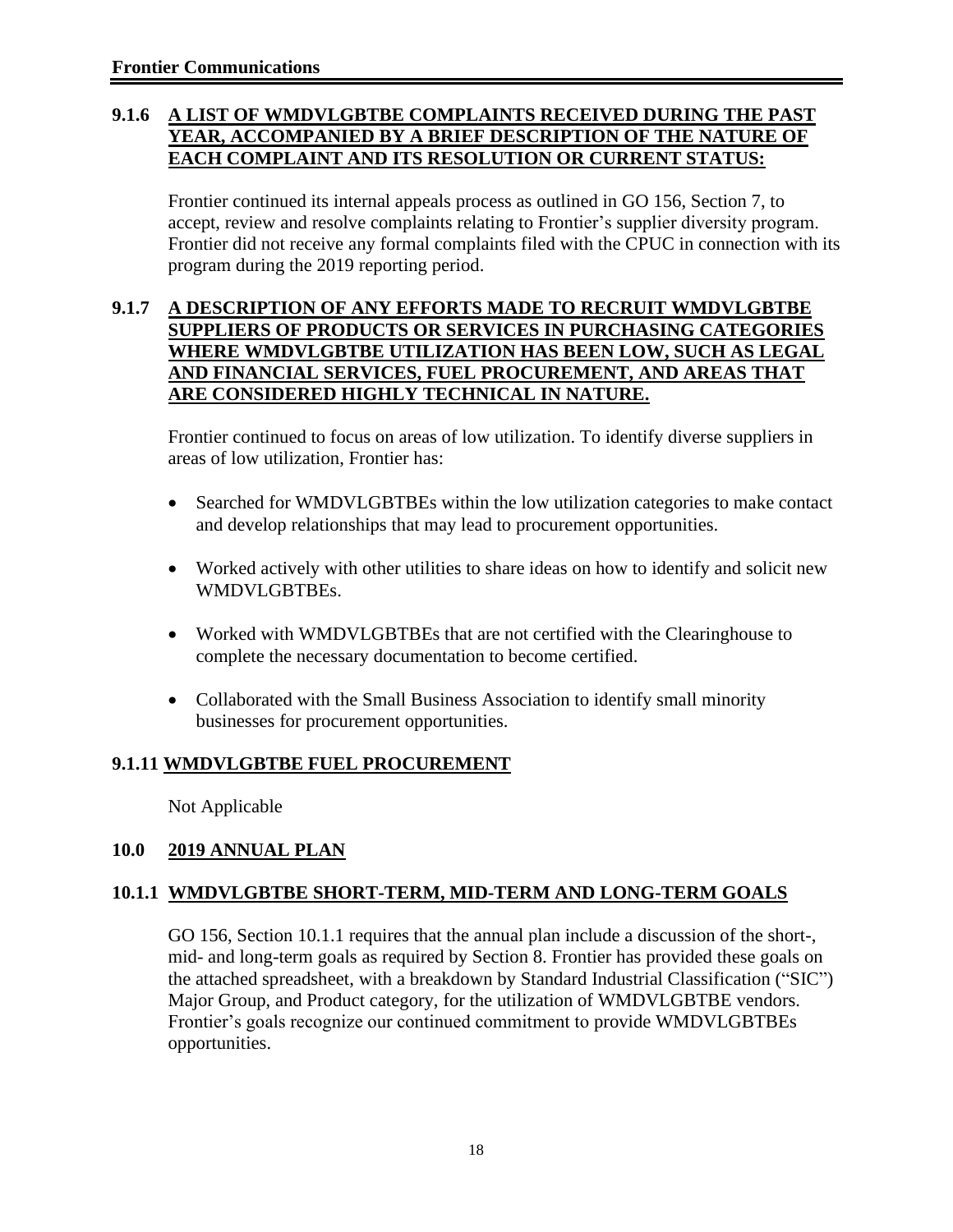**ATTACHMENT C Page 16**

| Frontie                                                                                                                               | $2010 - 4L$<br>Reno | $\sim$ 10.1.1. |  |  |  |  |  |  |  |  |
|---------------------------------------------------------------------------------------------------------------------------------------|---------------------|----------------|--|--|--|--|--|--|--|--|
| <b>TDF</b><br>al SHOR'<br><b>AMIN</b><br>MID.<br>ONG.<br>. CDM<br>งv Product and Service Cateɑorv<br>Goals<br>ĸr<br>. .<br>ERN<br>w., |                     |                |  |  |  |  |  |  |  |  |

|                                           | Short-Term 2020                      |                                                                   |                                                                                                  |                                                          |                                             |                   |                                            | Mid-Term 2021                                                                             |                                                          |                       | Long-Term 2022                                                       |                                   |                                                                                                  |                                                                 |                              |
|-------------------------------------------|--------------------------------------|-------------------------------------------------------------------|--------------------------------------------------------------------------------------------------|----------------------------------------------------------|---------------------------------------------|-------------------|--------------------------------------------|-------------------------------------------------------------------------------------------|----------------------------------------------------------|-----------------------|----------------------------------------------------------------------|-----------------------------------|--------------------------------------------------------------------------------------------------|-----------------------------------------------------------------|------------------------------|
| <b>Products</b>                           | Minority<br><b>Business</b><br>(MBE) | Women<br><b>Business</b><br><b>Enterprise Enterprise</b><br>(WBE) | Lesbian.<br>Gay,<br>Bisexual,<br>Transgender<br><b>Business</b><br><b>Enterprise</b><br>(LGBTBE) | <b>Disabled</b><br>Veterans<br><b>Business</b><br>(DVBE) | Enterprise WMDVLGBTBE Enterprise Enterprise | Minority<br>(MBE) | Women<br><b>Business</b> Business<br>(WBE) | Lesbian,<br>Gay,<br>Bisexual,<br>Transgender<br><b>Business</b><br>Enterprise<br>(LGBTBE) | <b>Disabled</b><br>Veterans<br><b>Business</b><br>(DVBE) | Enterprise WMDVLGBTBE | Minority<br><b>Business</b><br><b>Enterprise Enterprise</b><br>(MBE) | Women<br><b>Business</b><br>(WBE) | Lesbian.<br>Gay,<br>Bisexual,<br>Transgender<br><b>Business</b><br><b>Enterprise</b><br>(LGBTBE) | <b>Disabled</b><br><b>Veterans</b><br><b>Business</b><br>(DVBE) | <b>Enterprise WMDVLGBTBE</b> |
| 34. Fabricated Products & Transport Equip | 0.00%                                | 1.00%                                                             | 0.00%                                                                                            | 6.00%                                                    | 7.00%                                       | 1.50%             | 0.00%                                      | 0.00%                                                                                     | 7.00%                                                    | 8.50%                 | 2.00%                                                                | 1.00%                             | 0.00%                                                                                            | 10.00%                                                          | 13.00%                       |
| 35. Industrial & Computer Machinery       | 1.20%                                | 0.80%                                                             | 0.00%                                                                                            | 0.00%                                                    | 2.00%                                       | 2.00%             | 1.00%                                      | 0.00%                                                                                     | 0.00%                                                    | 3.00%                 | 2.00%                                                                | 3.00%                             | 0.00%                                                                                            | 0.00%                                                           | 5.00%                        |
| 36. Electrical Equipment Components       | 4.50%                                | 1.50%                                                             | 0.00%                                                                                            | 0.00%                                                    | 6.00%                                       | 4.50%             | 1.50%                                      | 0.00%                                                                                     | 0.00%                                                    | 0.00%                 | 0.00%                                                                | 0.00%                             | 0.00%                                                                                            | 0.00%                                                           | 0.00%                        |
| 38. Measurement Equipment                 | 0.00%                                | 1.00%                                                             | 0.00%                                                                                            | 0.00%                                                    | 1.00%                                       | 0.00%             | 0.00%                                      | 1.00%                                                                                     | 0.00%                                                    | 0.00%                 | 0.00%                                                                | 0.00%                             | 2.00%                                                                                            | 0.00%                                                           | 2.00%                        |
| 50. Durable Goods                         | 0.00%                                | 0.00%                                                             | 0.00%                                                                                            | 0.00%                                                    | 0.00%                                       | 0.00%             | 0.00%                                      | 0.00%                                                                                     | 0.00%                                                    | 0.00%                 | 0.00%                                                                | 0.00%                             | 0.00%                                                                                            | 0.00%                                                           | 0.00%                        |
| 51. Wholesale Trade - Nondurable goods    | 0.00%                                | 0.00%                                                             | 0.00%                                                                                            | 0.00%                                                    | 0.00%                                       | 0.00%             | 0.00%                                      | 0.00%                                                                                     | 0.00%                                                    | 0.00%                 | 0.00%                                                                | 0.00%                             | 0.00%                                                                                            | 0.00%                                                           | 0.00%                        |
|                                           | 0.00%                                | 0.00%                                                             | 0.00%                                                                                            | 0.00%                                                    | 0.00%                                       | 0.00%             | 0.00%                                      | 0.00%                                                                                     | 0.00%                                                    | 0.00%                 | 0.00%                                                                | 0.00%                             | 0.00%                                                                                            | 0.00%                                                           | 0.00%                        |
|                                           | 0.00%                                | 0.00%                                                             | 0.00%                                                                                            | 0.00%                                                    | 0.00%                                       | 0.00%             | 0.00%                                      | 0.00%                                                                                     | 0.00%                                                    | 0.00%                 | 0.00%                                                                | 0.00%                             | 0.00%                                                                                            | 0.00%                                                           | 0.00%                        |
|                                           | 0.00%                                | 0.00%                                                             | 0.00%                                                                                            | 0.00%                                                    | 0.00%                                       | 0.00%             | 0.00%                                      | 0.00%                                                                                     | 0.00%                                                    | 0.00%                 | 0.00%                                                                | 0.00%                             | 0.00%                                                                                            | 0.00%                                                           | 0.00%                        |
|                                           | 0.00%                                | 0.00%                                                             | 0.00%                                                                                            | 0.00%                                                    | 0.00%                                       | 0.00%             | 0.00%                                      | 0.00%                                                                                     | 0.00%                                                    | 0.00%                 | 0.00%                                                                | 0.00%                             | 0.00%                                                                                            | 0.00%                                                           | 0.00%                        |
| Subtotal                                  | 5.70%                                | 3.30%                                                             | 0.00%                                                                                            | 6.00%                                                    | 16.00%                                      | 8.00%             | 2.50%                                      | 1.00%                                                                                     | 7.00%                                                    | 18.50%                | 4.00%                                                                | 3.00%                             | 2.00%                                                                                            | 10.00%                                                          | 20.00%                       |

| <b>Services</b>                                  | Minority<br><b>Business</b><br>(MBE) | Women<br><b>Business</b><br>Enterprise Enterprise<br>(WBE) | Lesbian.<br>Gay,<br>Bisexual.<br>Transgender<br><b>Business</b><br>Enterprise<br>(LGBTBE) | Disabled<br><b>Veterans</b><br><b>Business</b><br>(DVBE) | Enterprise WMDVLGBTBE Enterprise Enterprise | <b>Minority</b><br><b>Business Business</b><br>(MBE) | Women<br>(WBE) | Lesbian,<br>Gay,<br>Bisexual,<br>Transgender<br><b>Business</b><br><b>Enterprise</b><br>(LGBTBE) | <b>Disabled</b><br>Veterans<br><b>Business</b><br>(DVBE) | Enterprise WMDVLGBTBE | Minority<br><b>Business</b><br>(MBE) | Women<br><b>Business</b><br><b>Enterprise Enterprise</b><br>(WBE) | Lesbian,<br>Gay,<br>Bisexual,<br>Transgender<br><b>Business</b><br>Enterprise<br>(LGBTBE) | <b>Disabled</b><br><b>Veterans</b><br><b>Business</b><br>(DVBE) | Enterprise WMDVLGBTBE |  |
|--------------------------------------------------|--------------------------------------|------------------------------------------------------------|-------------------------------------------------------------------------------------------|----------------------------------------------------------|---------------------------------------------|------------------------------------------------------|----------------|--------------------------------------------------------------------------------------------------|----------------------------------------------------------|-----------------------|--------------------------------------|-------------------------------------------------------------------|-------------------------------------------------------------------------------------------|-----------------------------------------------------------------|-----------------------|--|
| Category 15 - Building Construction - Gene       | 6.00%                                | 5.00%                                                      | 0.50%                                                                                     | 2.00%                                                    | 13.50%                                      | 7.00%                                                | 5.75%          | 1.00%                                                                                            | 3.00%                                                    | 16.75%                | 8.00%                                | 5.75%                                                             | 1.50%                                                                                     | 3.00%                                                           | 18.25%                |  |
| <b>Category 47 - Transportation Services</b>     | 5.00%                                | 0.75%                                                      | 0.00%                                                                                     | 0.00%                                                    | 5.75%                                       | 6.00%                                                | 0.00%          | 0.00%                                                                                            | 0.00%                                                    | 6.00%                 | 7.00%                                | 0.00%                                                             | 0.00%                                                                                     | 0.00%                                                           | 7.00%                 |  |
| <b>Category 48 - Business Consulting Service</b> | 3.00%                                | 4.00%                                                      | 0.00%                                                                                     | 1.00%                                                    | 8.25%                                       | 3.25%                                                | 4.00%          | 0.00%                                                                                            | 0.00%                                                    | 7.25%                 | 2.00%                                | 5.00%                                                             | 1.00%                                                                                     | 1.00%                                                           | 9.00%                 |  |
| Category 75 - Automotive Repair and Servi        | 0.00%                                | 0.00%                                                      | 0.00%                                                                                     | 0.00%                                                    | 0.00%                                       | 0.00%                                                | 0.00%          | 0.00%                                                                                            | 0.00%                                                    | 0.00%                 | 0.00%                                | 0.00%                                                             | 0.00%                                                                                     | 0.00%                                                           | 0.00%                 |  |
| <b>Category 73- Business Services</b>            | 7.00%                                | 3.00%                                                      | 0.00%                                                                                     | 0.00%                                                    | 10.00%                                      | 8.00%                                                | 3.00%          | 0.00%                                                                                            | 0.00%                                                    | 11.00%                | 8.50%                                | 4.00%                                                             | 0.00%                                                                                     | 0.00%                                                           | 12.50%                |  |
| Category 72 - Logistics & Shipping               | 4.00%                                | 0.00%                                                      | 0.00%                                                                                     | 0.00%                                                    | 4.00%                                       | 4.75%                                                | 0.00%          | 0.00%                                                                                            | 0.00%                                                    | 4.75%                 | 2.00%                                | 0.00%                                                             | 0.00%                                                                                     | 1.00%                                                           | 3.00%                 |  |
| <b>Category 87 - Facilities</b>                  | 0.00%                                | 0.00%                                                      | 0.75%                                                                                     | 0.00%                                                    | 0.75%                                       | 0.00%                                                | 0.00%          | 0.00%                                                                                            | 0.00%                                                    | 0.00%                 | 0.00%                                | 0.00%                                                             | 0.00%                                                                                     | 0.00%                                                           | 0.00%                 |  |
|                                                  | 0.00%                                | 0.00%                                                      | 0.00%                                                                                     | 0.00%                                                    | 0.00%                                       | 0.00%                                                | 0.25%          | 0.00%                                                                                            | 0.00%                                                    | 0.25%                 | 0.00%                                | 0.25%                                                             | 0.00%                                                                                     | 0.00%                                                           | 0.25%                 |  |
|                                                  | 0.00%                                | 0.00%                                                      | 0.00%                                                                                     | 0.00%                                                    | 0.00%                                       | 0.00%                                                | 0.00%          | 0.00%                                                                                            | 0.00%                                                    | 0.00%                 | 0.00%                                | 0.00%                                                             | 0.00%                                                                                     | 0.00%                                                           | 0.00%                 |  |
|                                                  | 0.00%                                | 0.00%                                                      | 0.00%                                                                                     | 0.00%                                                    | 0.00%                                       | 0.00%                                                | 0.00%          | 0.00%                                                                                            | 0.00%                                                    | 0.00%                 | 0.00%                                | 0.00%                                                             | 0.00%                                                                                     | 0.00%                                                           | 0.00%                 |  |
|                                                  | 0.00%                                | 0.00%                                                      | 0.00%                                                                                     | 0.00%                                                    | 0.00%                                       | 0.00%                                                | 0.00%          | 0.00%                                                                                            | 0.00%                                                    | 0.00%                 | 0.00%                                | 0.00%                                                             | 0.00%                                                                                     | 0.00%                                                           | 50.00%                |  |
|                                                  |                                      |                                                            |                                                                                           |                                                          |                                             |                                                      |                |                                                                                                  |                                                          |                       |                                      |                                                                   |                                                                                           |                                                                 |                       |  |
|                                                  | 25.00%                               | 12.75%                                                     | 1.25%                                                                                     | 3.00%                                                    | 42.00%                                      | 29.00%                                               | 13.00%         | 1.00%                                                                                            | 3.00%                                                    | 46.00%                | 29.50%                               | 15.00%                                                            | 1.50%                                                                                     | 4.00%                                                           | 50.00%                |  |

Category 36 - Engineering Services

Category 50 - Maintenance Repair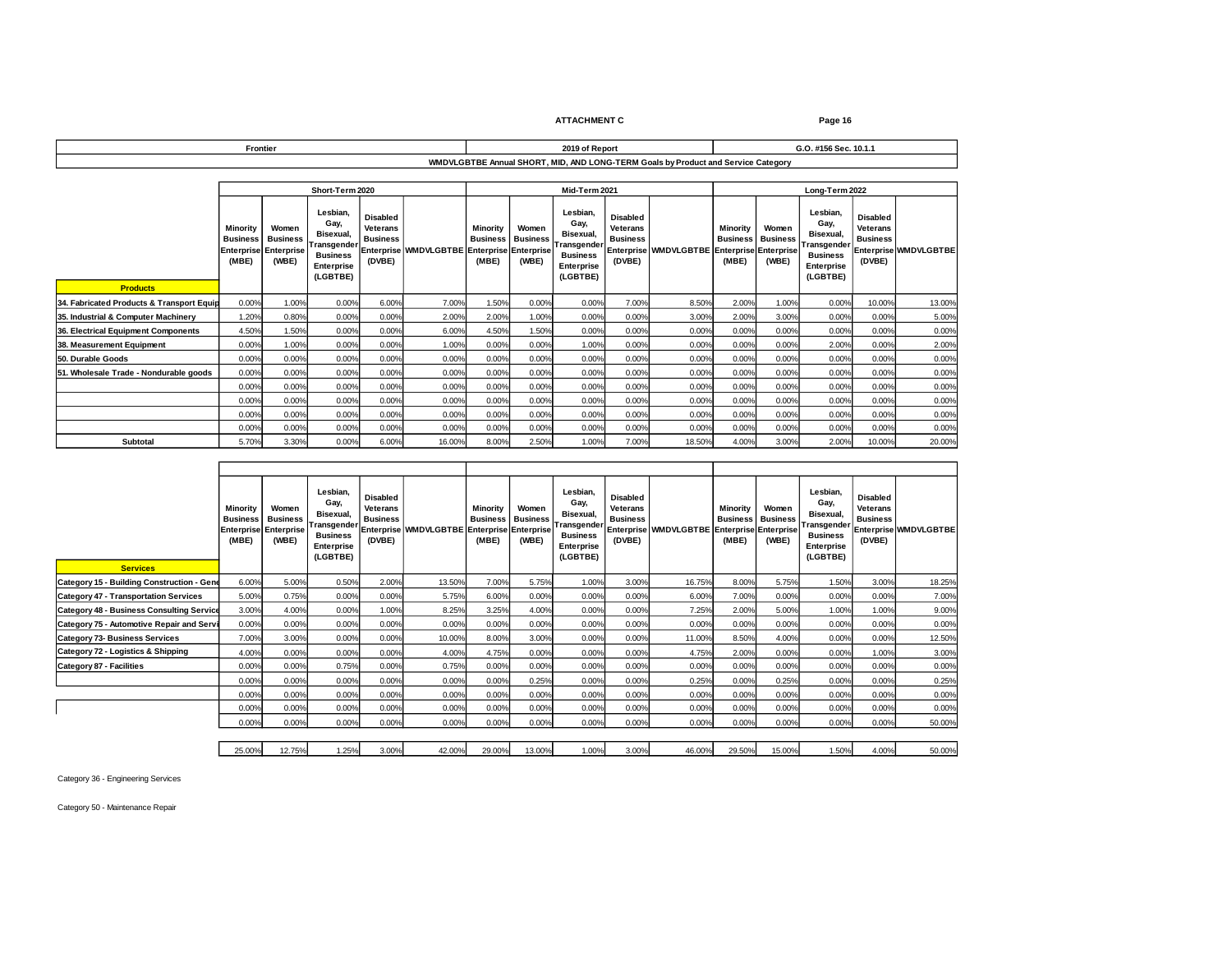#### **10.1.2 A DESCRIPTION OF WMDVLGBTBE PROGRAM INTERNAL AND EXTERNAL ACTIVITIES PLANNED FOR THE NEXT CALENDAR YEAR:**

#### **PLANNED WMDVLGBTBE PROGRAM ACTIVITIES FOR 2019**

Frontier is committed to continuing to strengthen its supplier diversity results. Frontier's supplier diversity team will lead internal and external activities to further develop our program and increase opportunities for WMDVLGBTBEs. A summary of these activities are described below:

### **INTERNAL PROGRAM ACTIVITIES**

- Develop and implement strategic plans to increase commitments to existing diverse suppliers and to provide opportunities for suppliers in low utilization areas based on quarterly review forecasting.
- Maintain supplier diversity's participation on cross-functional teams for RFPs and contracts to drive inclusion of diverse suppliers as subcontractors/2nd tier vendors in Frontier procurement opportunities.
- Partner and collaborate with internal business leaders to develop and implement strategies to increase diverse spend.
- Partner with sourcing and strategic prime suppliers to ensure multi-tier diversity inclusion.
- Communicate Frontier's short and long-term supplier diversity related strategic directions to key internal stakeholders.
- Regularly monitor, review and analyze reports to track progress to ensure diversity initiatives are being executed.
- Continue to collaborate with minority and non-minority advocacy organizations and prime contractors to support doing business with and encourage economic development of WMLGBTDVBEs.
- Continue to place high priority to encourage Frontier's prime suppliers to diversify their base of WMLGBTDVBE suppliers and subcontractors and develop relationships that will be mutually beneficial.
- Continue to work with local community-based organizations to identify suppliers as well as the Supplier Clearinghouse database and National Gay & Lesbian Chamber of Commerce to locate LGBTBE suppliers.

### **EXTERNAL PROGRAM ACTIVITIES**

Frontier will continue to develop its supplier diversity program, with an emphasis on outreach to the supplier community, web-based tools to allow effective supplier access,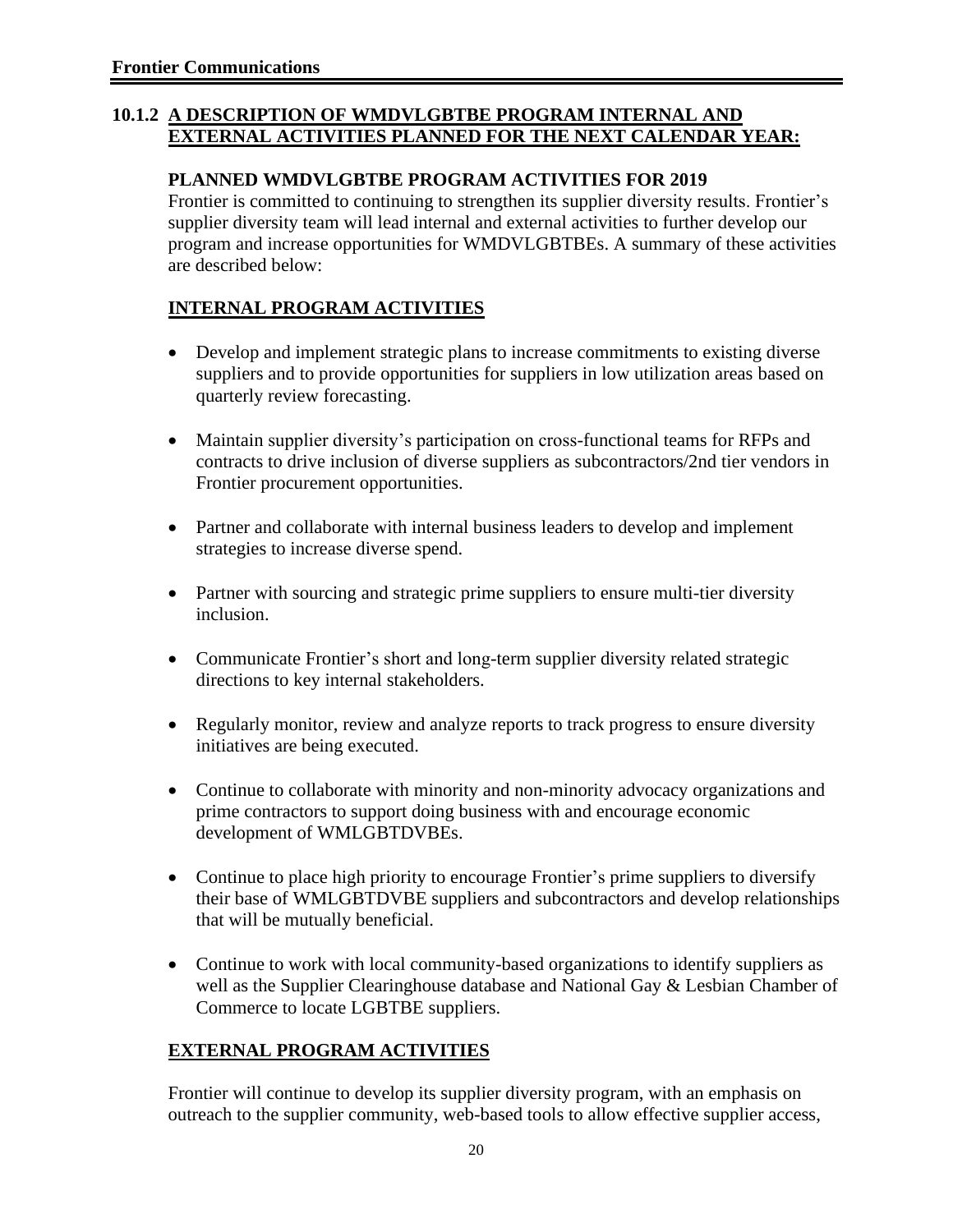and the development of best practices. Frontier will also closely monitor opportunities to increase spending results, to promote supplier diversity and to meet its objectives, including:

- Work with various chambers of commerce and business associations to conduct oneon-one meetings between WMDVLGBTBEs and Frontier's sourcing leaders to discuss both current opportunities in California and general Frontier requirements for the applicable product or service.
- Participate in local, regional and national supplier diversity events such as: conferences, forums, symposiums, trade fairs and workshops to build awareness of Frontier's procurement requirements by participating in business matchmaking and one-on-one supplier meetings.
- Work closely with prime suppliers to ensure they meet their 2nd tier utilization requirements and review and expand areas of opportunity for diverse spend.

#### **10.1.3 PLANS FOR RECRUITING WMDVLGBTBE VENDORS OF LOW UTILIZED AREAS:**

Frontier will continue to:

- Develop and implement strategic plans to increase commitments to existing diverse suppliers and to provide opportunities for suppliers in low utilization areas.
- Work with community organizations to drive diverse participation in Frontier sourcing opportunities.
- Benchmark with other utilities to identify diverse suppliers in low utilization areas.
- Increase supplier diversity's participation on cross functional teams for RFPs for services that historically have lower levels of diverse spend including alternate sales channels, network electronics and professional services to drive inclusion of diverse suppliers for procurement opportunities.

#### **10.1.4 PLANS FOR SEEKING AND/OR RECRUITING WMDVLGBTBE VENDORS IN ANY EXCLUDED CATEGORY AND AREAS WHERE SUPPLIERS ARE CURRENTLY UNAVAILABLE**

The CPUC issued Decision 05-11-024 on November 13, 2005 in which it eliminated the use of exclusions in reporting diversity procurement results. Frontier has not used exclusions in providing this report.